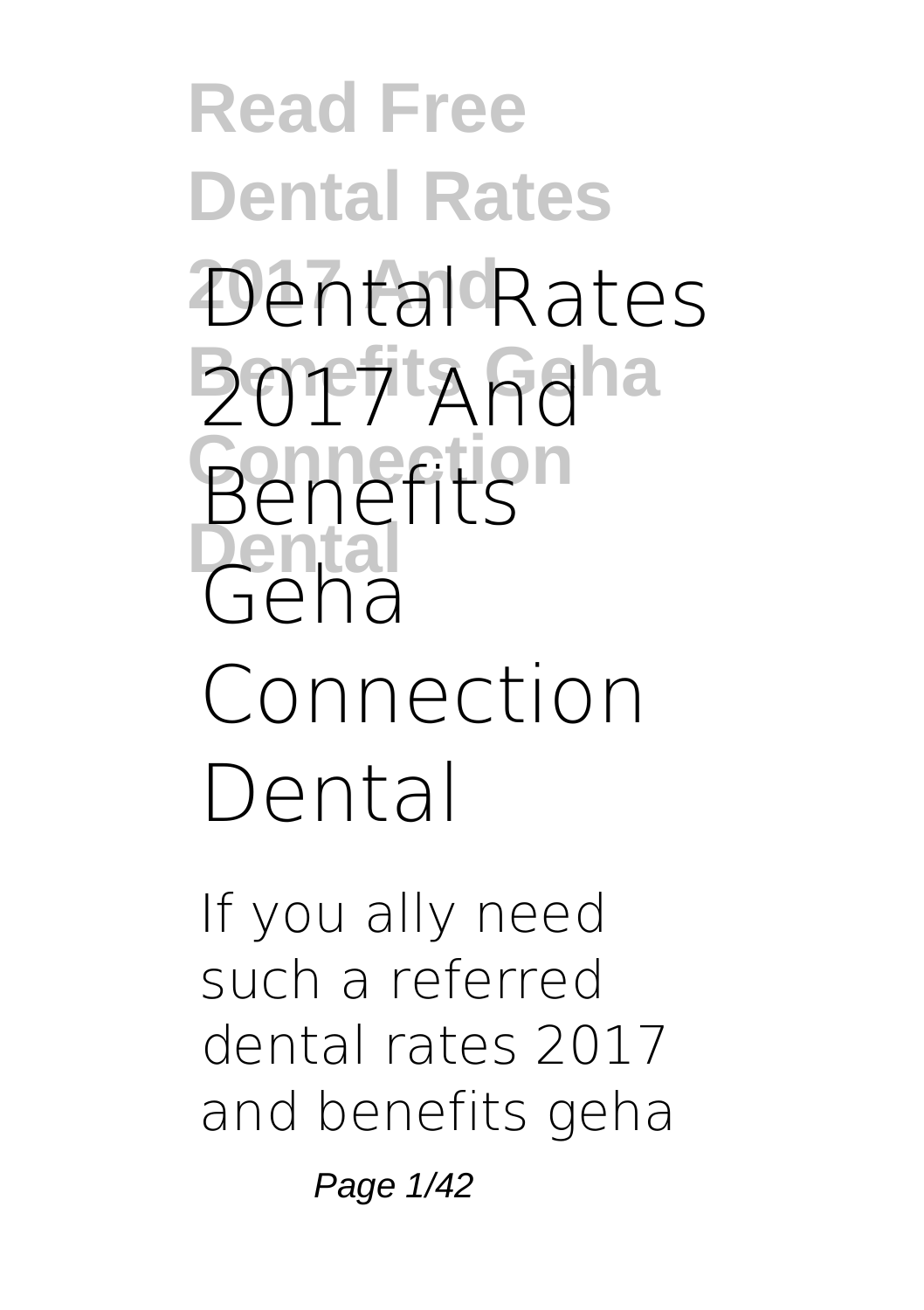**Read Free Dental Rates 2017 And connection dental** book that will pay the very best seller from us currently for you worth, get from several preferred authors. If you want to humorous books, lots of novels, tale, jokes, and more fictions collections are afterward launched, from Page 2/42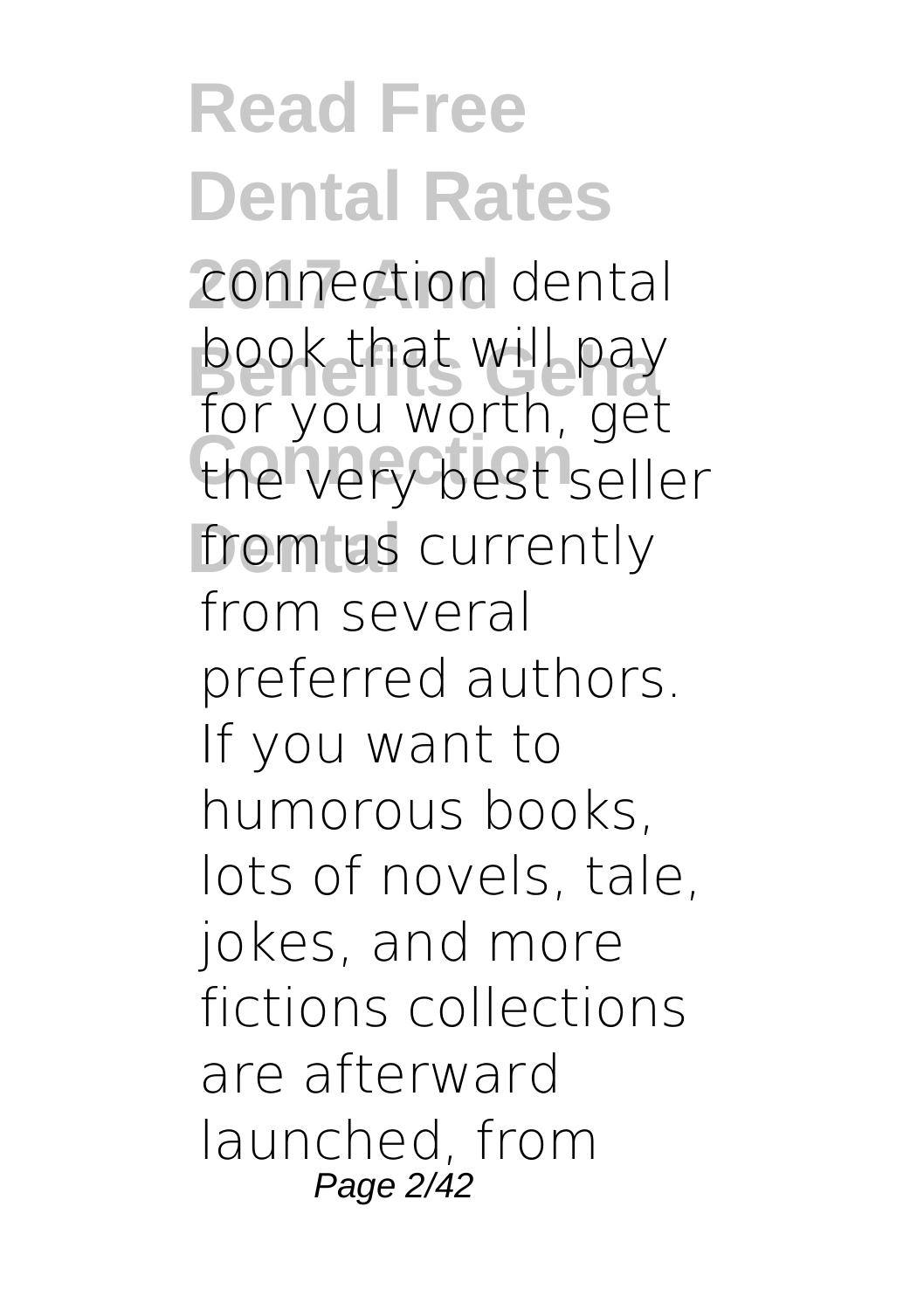## **Read Free Dental Rates** best seller to one of the most current released.

**Connection**

You may not be perplexed to enjoy every books collections dental rates 2017 and benefits geha connection dental that we will no question offer. It is not in this area the Page 3/42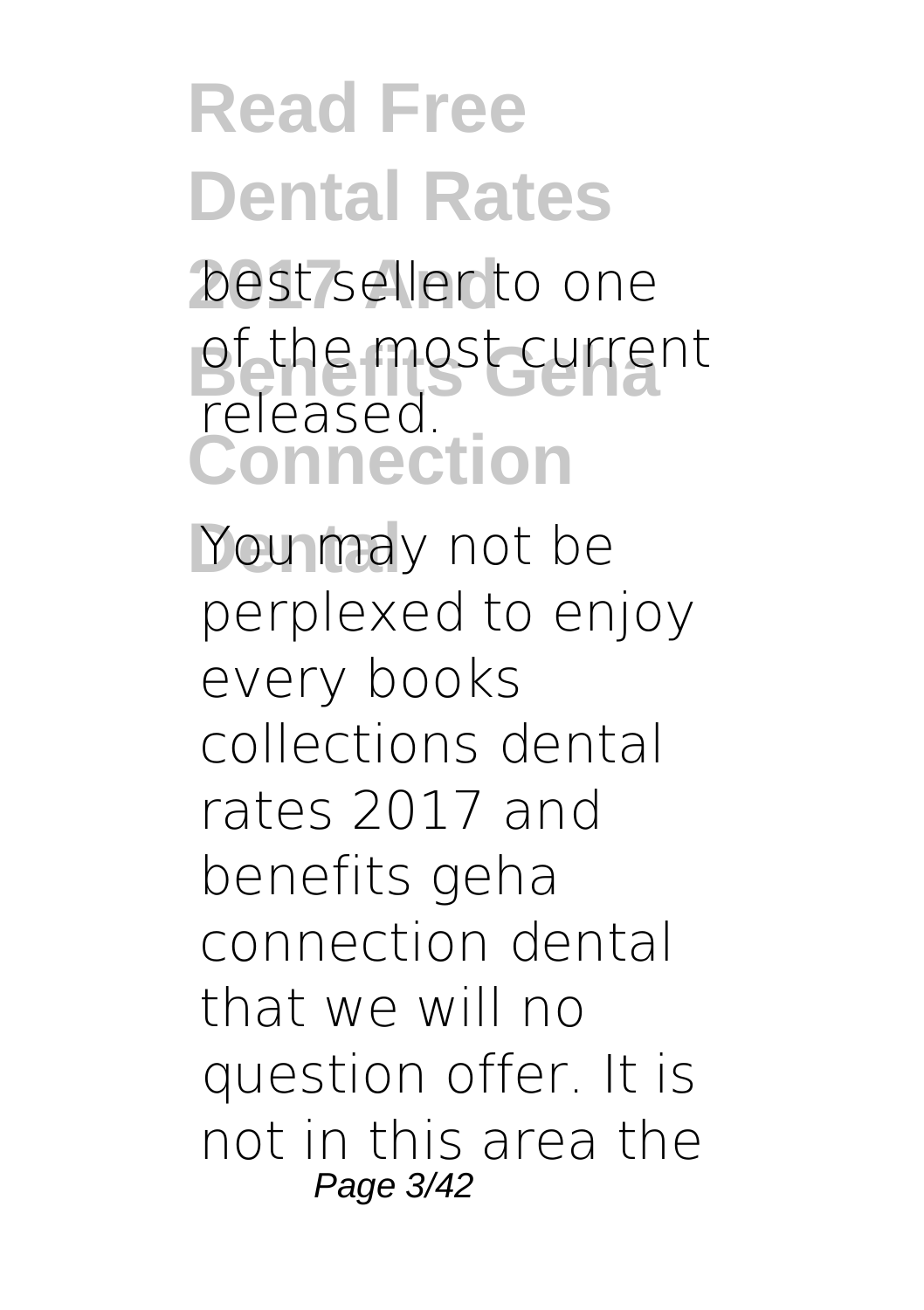**Read Free Dental Rates 2017 And** costs. It's more or less what you ha **Compaision Dental** dental rates 2017 compulsion and benefits geha connection dental, as one of the most full of life sellers here will categorically be among the best options to review.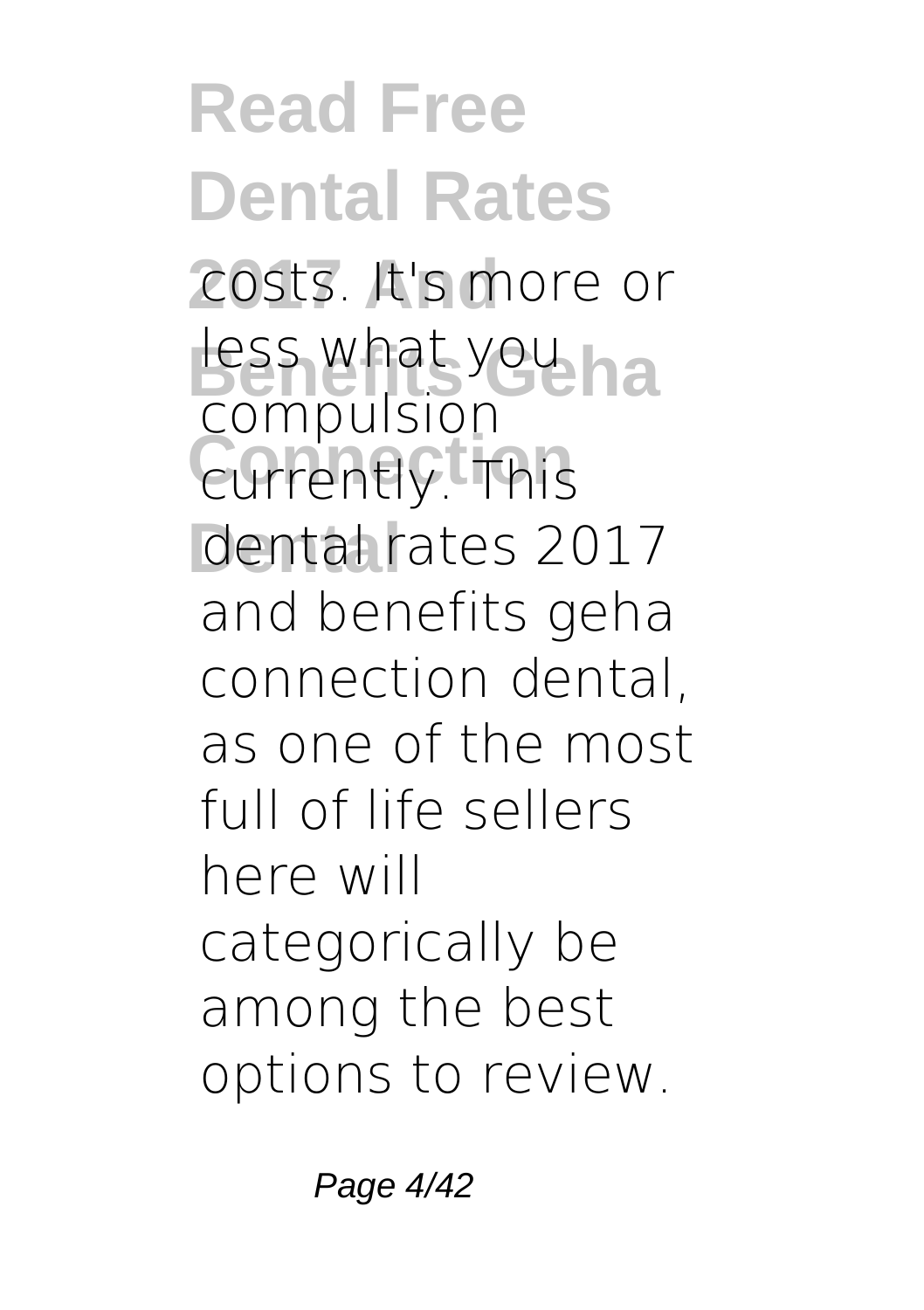**Read Free Dental Rates Dental Education:** The Evolution of<br>Implant **Connections F Dental** 15, 2017 *The* mplan Connections Feb *Benefits of Mini Dental Implants* Dental Bonding Costs in 2017*How Much Do Dental Implants Cost? Open Dental Blue Book for out of network plans and* Page 5/42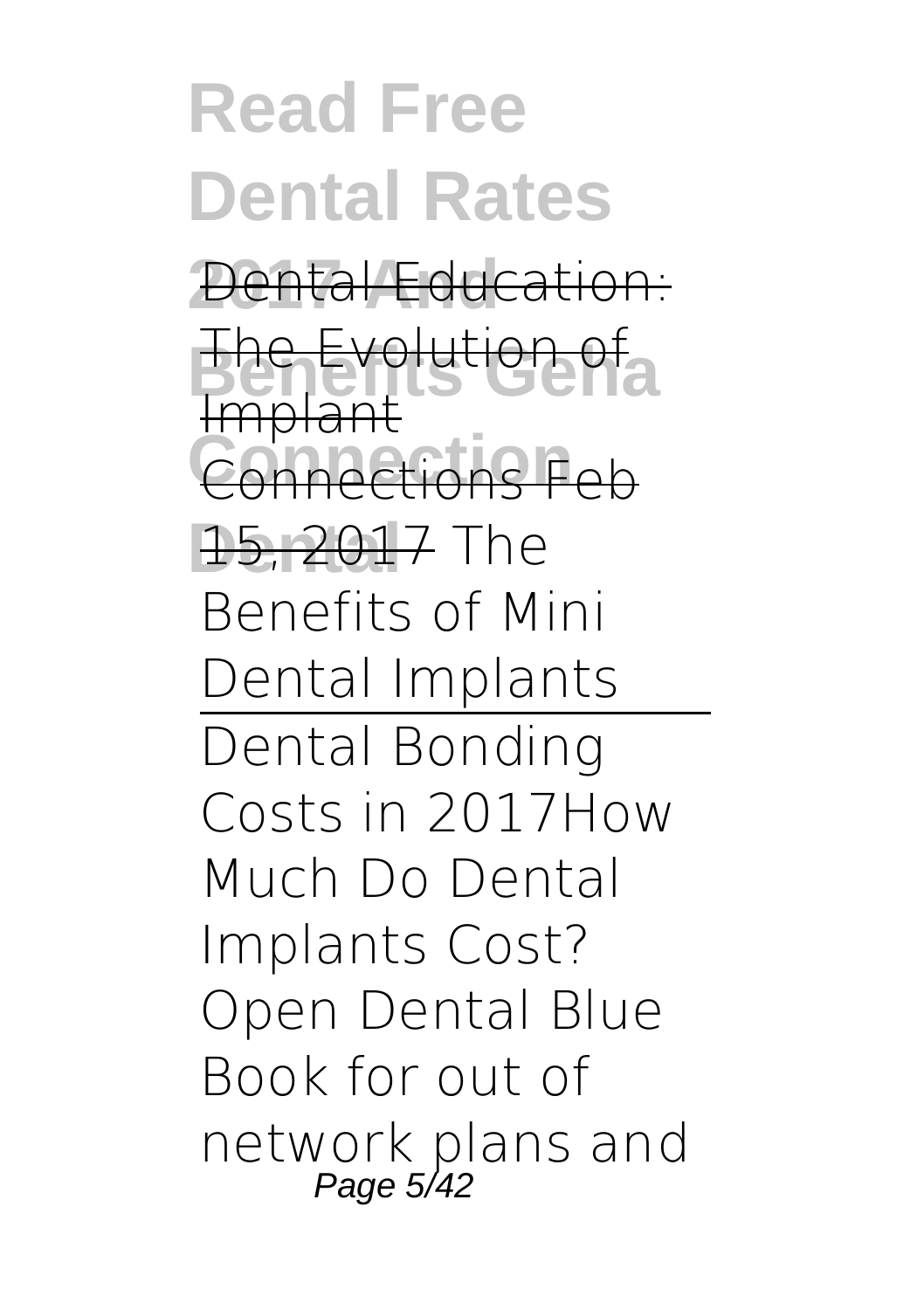**Read Free Dental Rates 2017 And** *an alternative* Why dental implants<br>Burtl Dentist **Connection** explains... **All on 4 Dental Dental Implants** hurt! - Dentist **Cost** The Many Ways Dental Benefits Pay Dental Implants Coventry Dentists Show Best Same Day Full Whole Mouth Dental Teeth Implants Page 6/42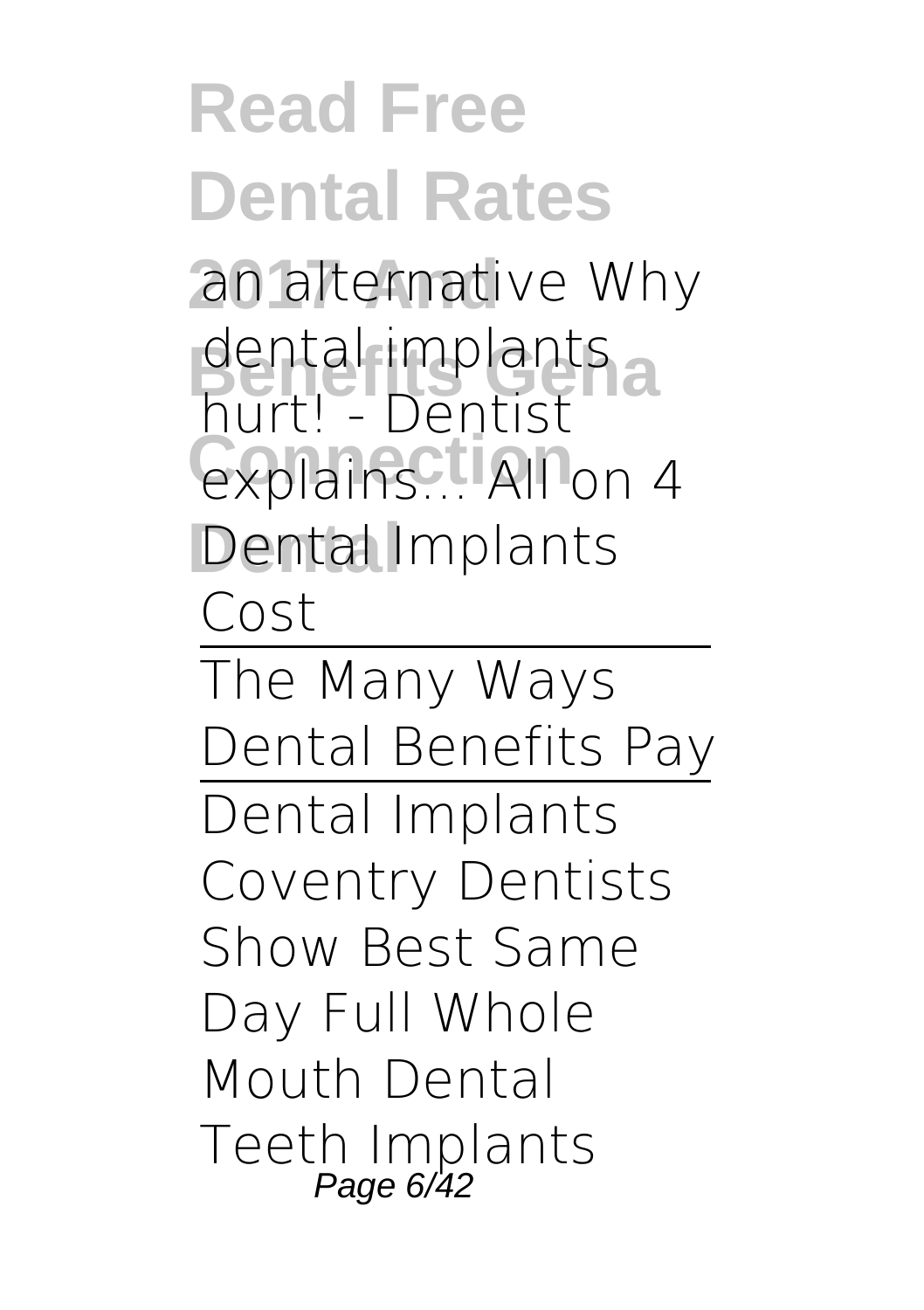**Read Free Dental Rates 2017 And** Verum UK HLS **Benefits Geha** Library Book Talk | **Revolution DENTAL Dental** *IMPLANTS COST* The Cost-Benefit *PROCEDURE BEFORE AND AFTER | MANILA PHILIPPINES | DENTAL TOURISM [English Sub] NHS - Are you claiming free dental treatment? Check* Page 7/42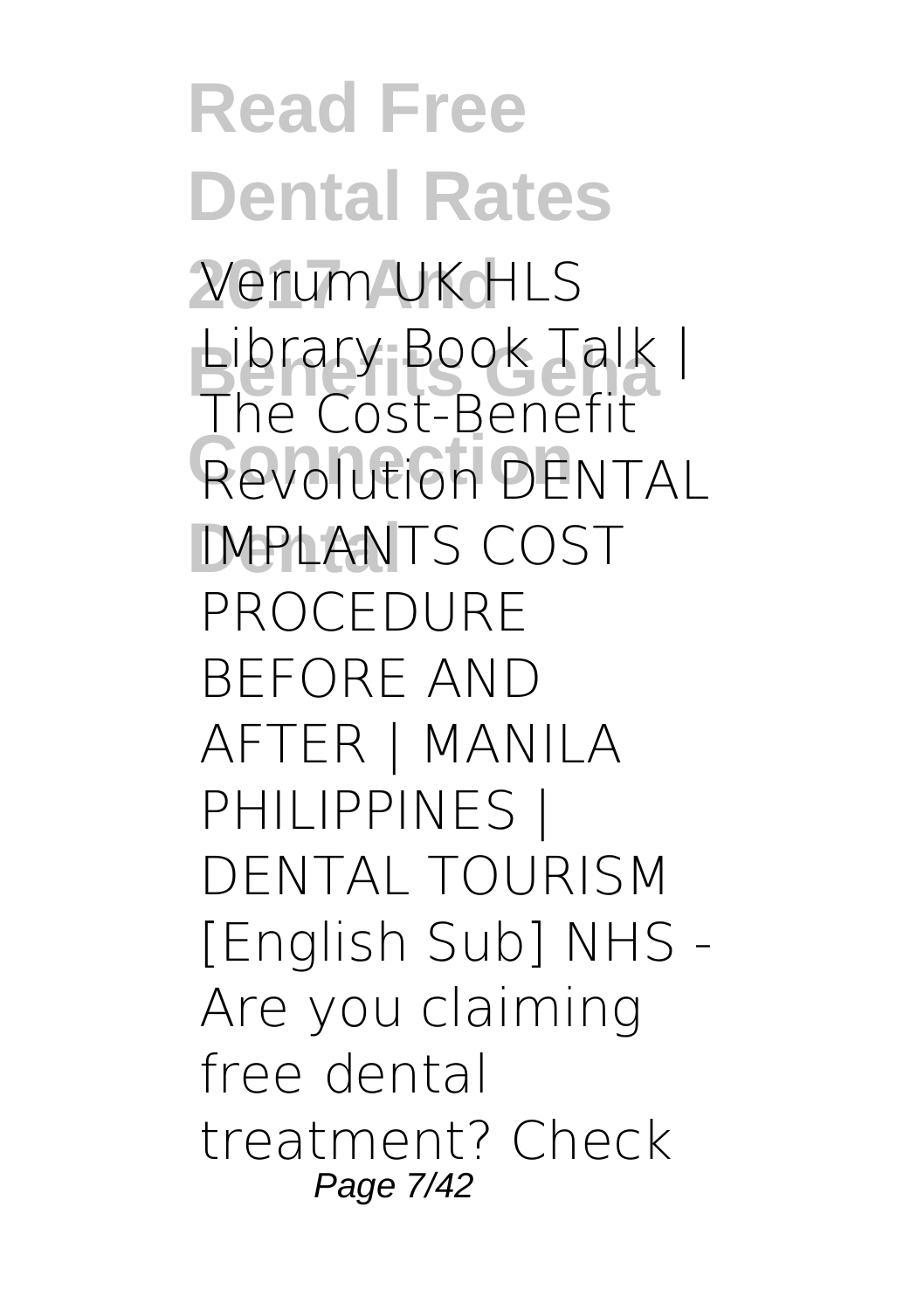**Read Free Dental Rates 2017 And** *before you tick –* **Benefits Geha** *BSL* **610 The WITH EINE PHILIPS : Dentistry Benefits of Xylitol Uncensored with Howard Farran** DENTAL SCHOOL GRAD VIDEO - UNIVERSITY OF TORONTO 2017 Dental Cleaning EXPLAINED | Stain \u0026 Tartar Page 8/42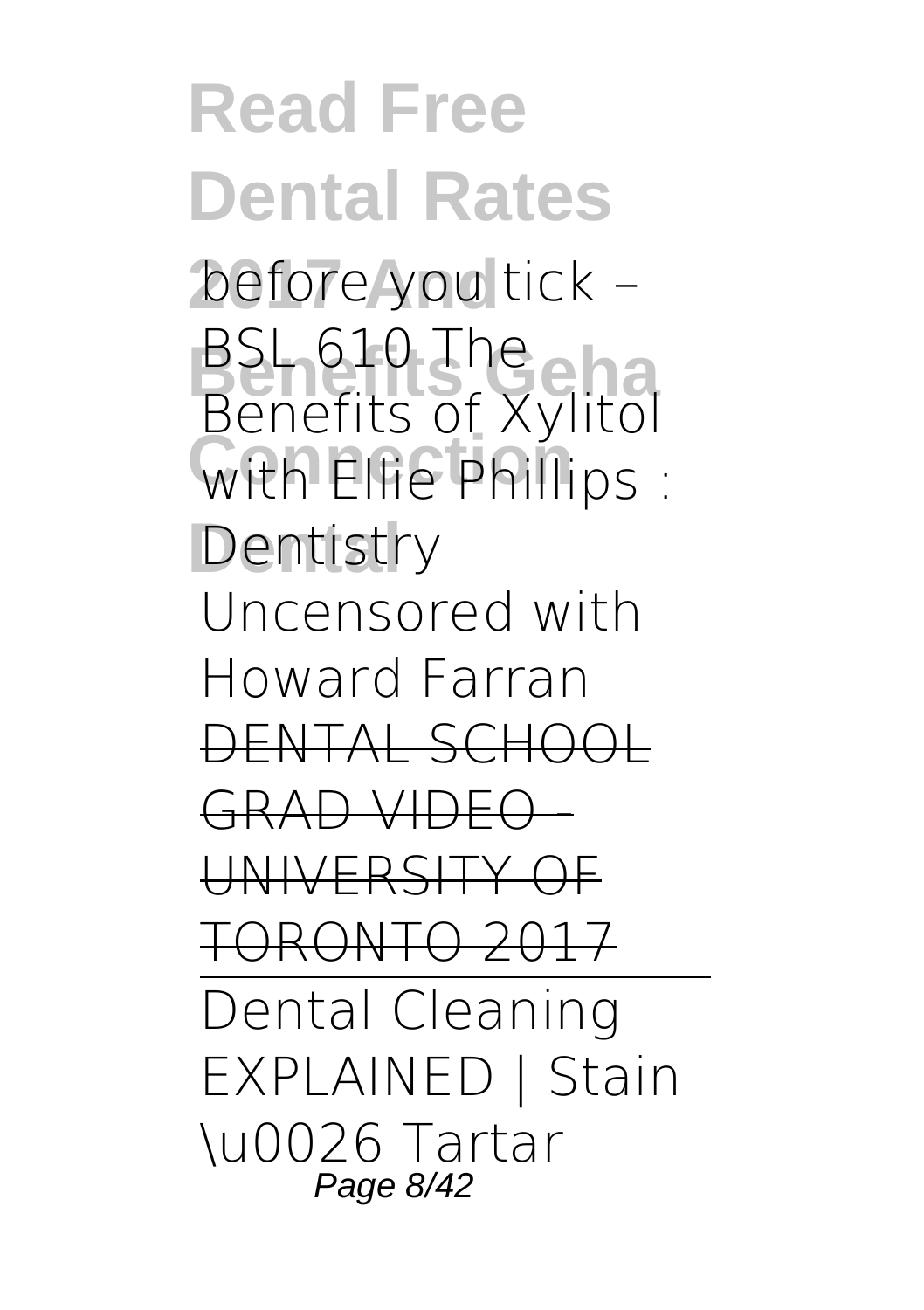**Read Free Dental Rates** Removah<sub>o</sub> How Germany's a **Care System Works Nose Breathing** Universal Health-**Benefits - Oxygen Advantage** Dental **Overdenture** Treatments Jul 12, 2017 *Dr. Michael Greger | How Not To Die | Talks at Google* Medicare Made Clear {2019} Page 9/42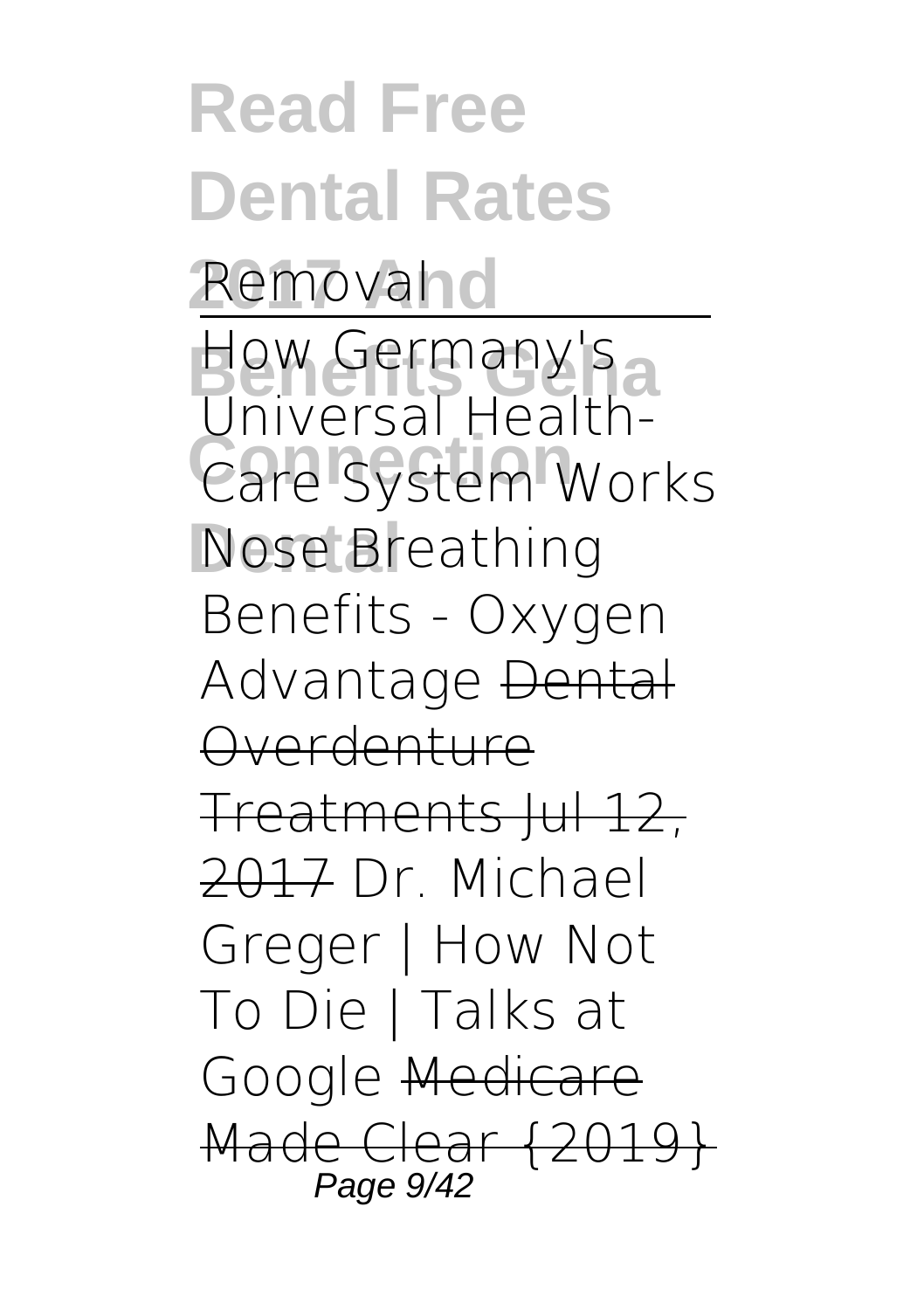**Read Free Dental Rates 2017 And** - All You Need to Know About<br>Medicare Dental Rates 2017 And **Benefits** Medicare Dental Maximum Benefit of \$35,000 for High Option and \$2,500 for Standard Option, per covered person. †† Limited to a lifetime maximum of \$2,500 under Page 10/42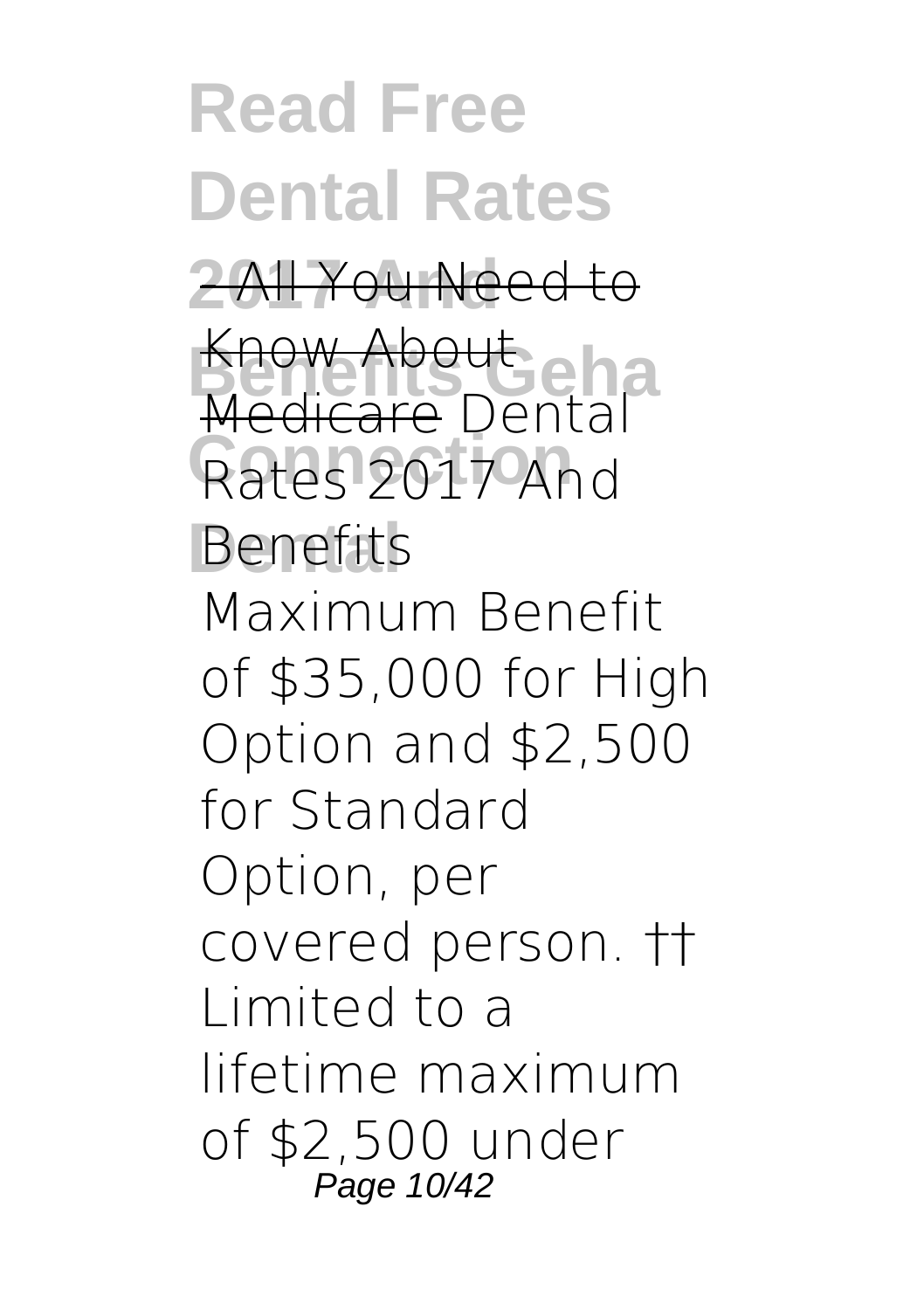**Read Free Dental Rates 2017 And** High and Standard **Dption, perceha Connection** Limitations and exclusions - This covered person. plan has certain limits on dental coverage in order to keep plan rates affordable for you and your dependents.

Dental rates 2017 Page 11/42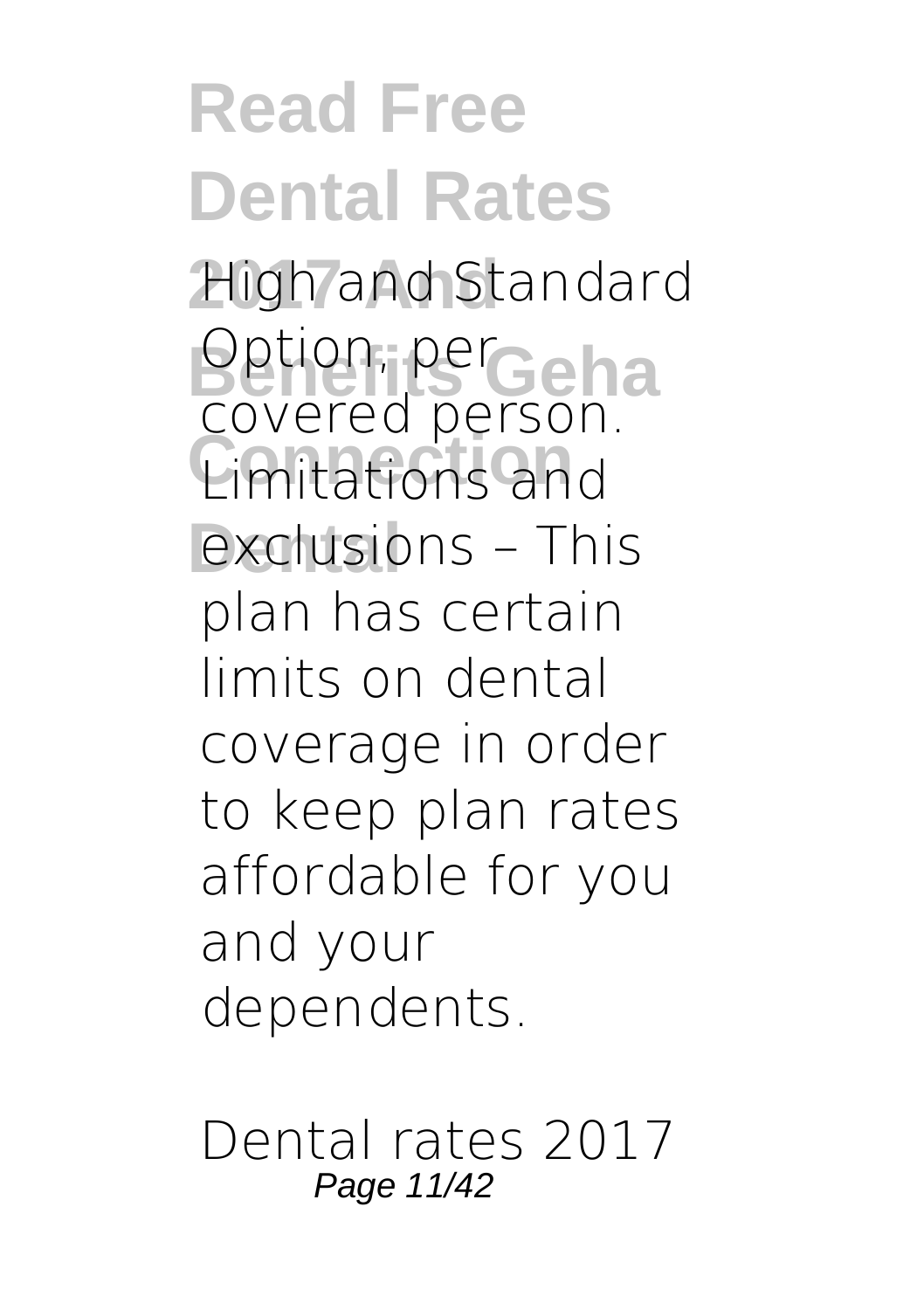**Read Free Dental Rates 2017 And** and benefits - **Benefits Geha** GEHA technology (such as a screen reader) If you use assistive and need a version of this document in a more accessible format, please email accessible.fo rmats@dwp.gov.uk . Please tell us what format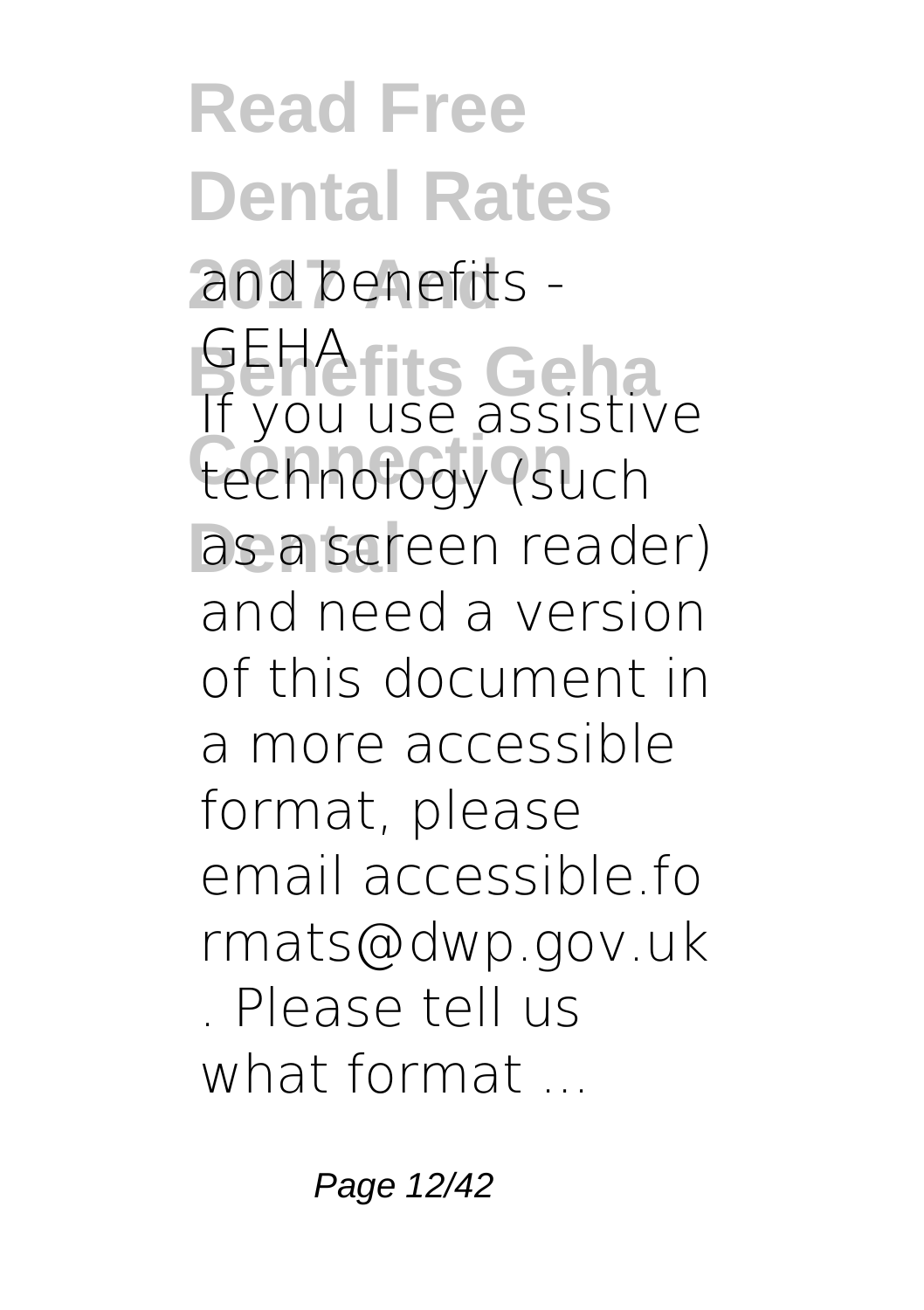**Read Free Dental Rates** Proposed benefit and pension rates GOV.UKCtion **The information on** 2017 to 2018 this page explains what you may have to pay for your NHS dental treatment. Emergency dental treatment – £22.70 This covers emergency care in a primary care NHS Page 13/42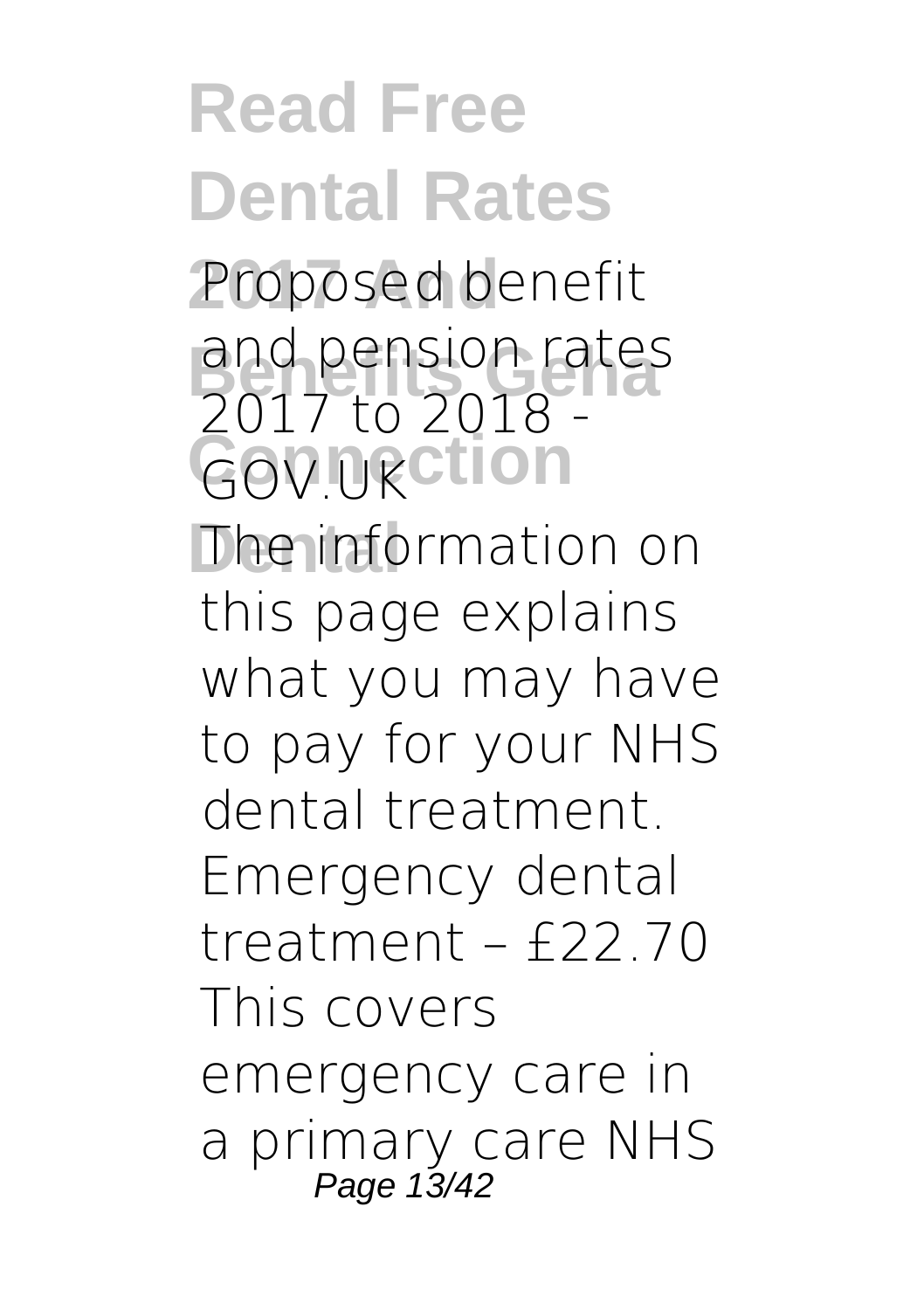**Read Free Dental Rates** dental practice such as pain relief **Filling. Band 1** course of or a temporary treatment – £22.70 This covers an examination, diagnosis (including X-rays ), advice on how to prevent future problems, a scale and polish if clinically needed, Page 14/42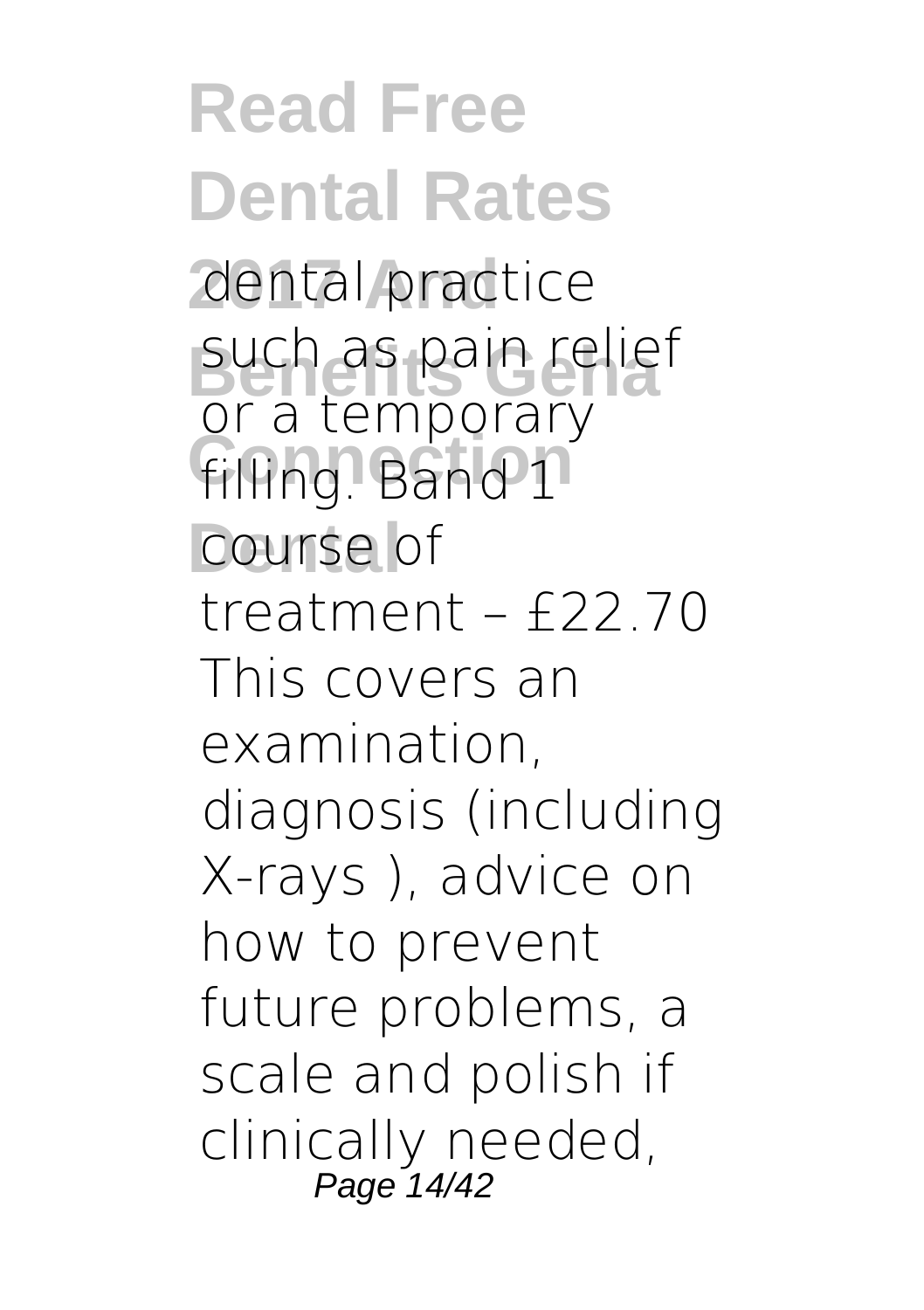**Read Free Dental Rates 2017 And** and preventative care such as the **Connection** fluoride varnish or Dental application of

Understanding NHS dental charges - NHS Visit Delta Dental at their Web site: h ttps://www.deltade ntalins.com Monthly Rates for Page 15/42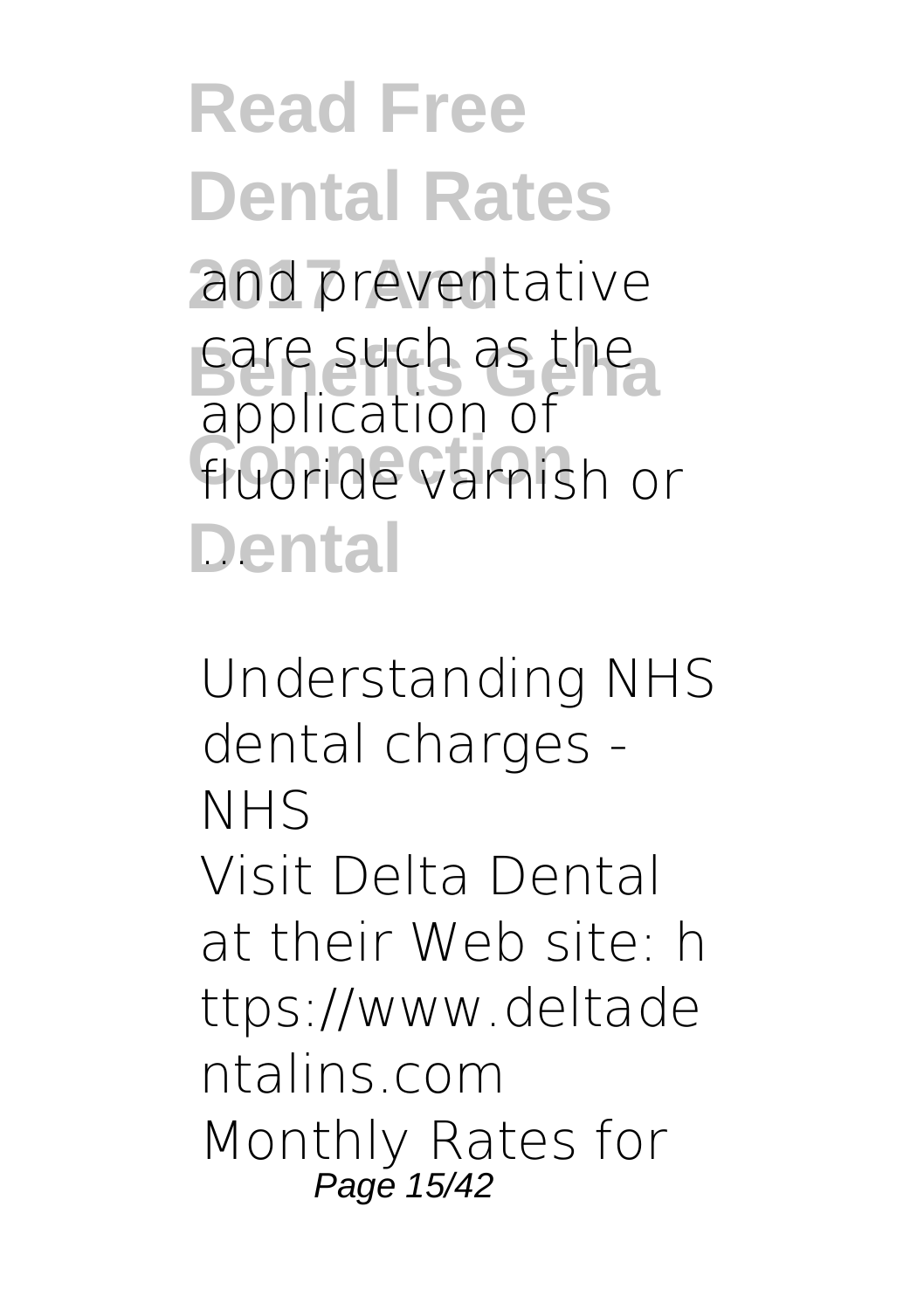**Read Free Dental Rates** 2017: High-Option Plan Low-Option<br>Plan Single \$24.94 \$12.23 Two Person **Dental** \$49.88 \$24.46 Plan Low-Option Family \$99.76 \$48.92 Contact the Benefits/HRI Coordinator at 315-792-3063 for assistance with questions.

2017 Dental Page 16/42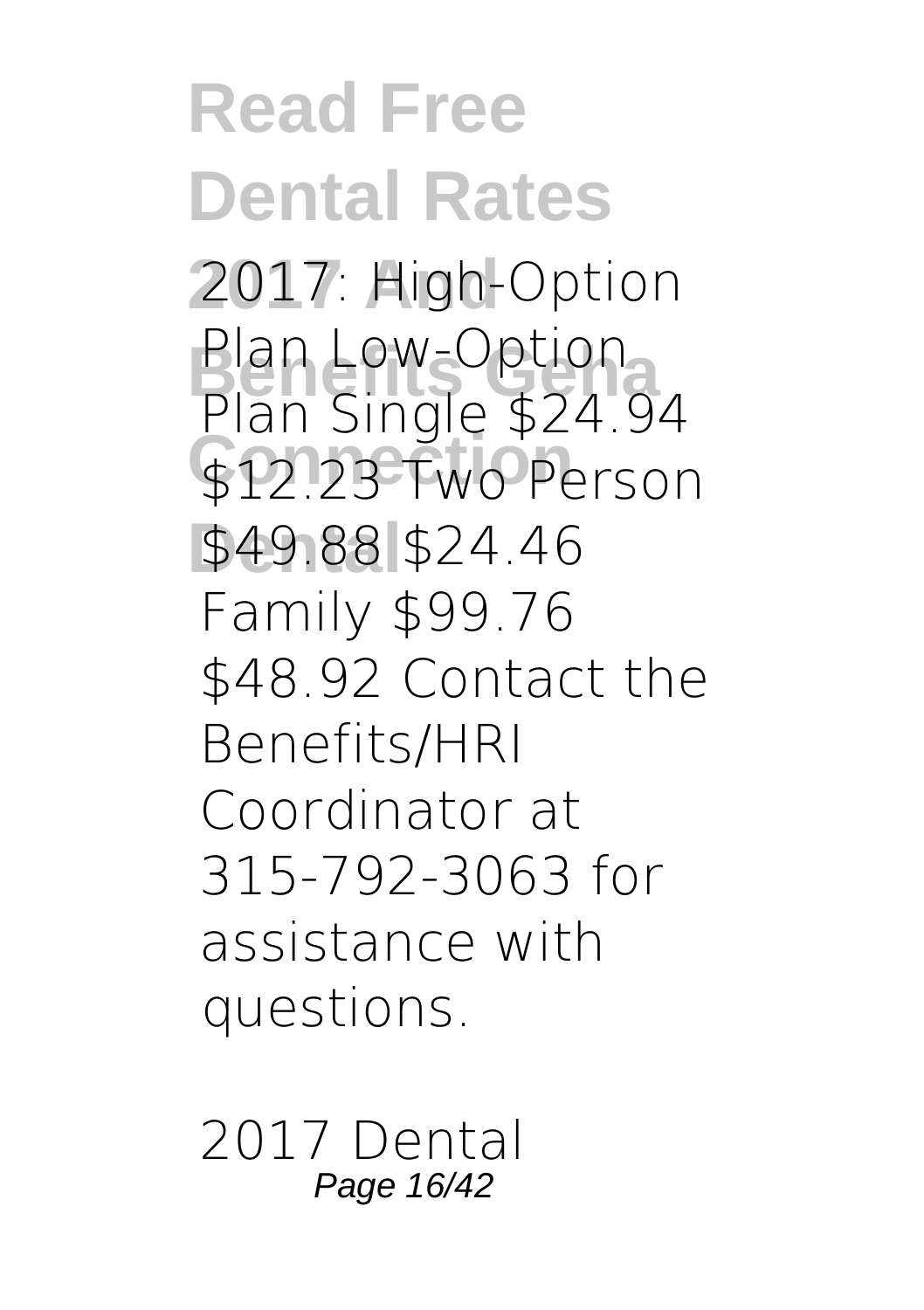**Read Free Dental Rates 2017 And** Insurance Rate **Information - Utica Monthly Dental Dental** Plan Rates\* Cigna College Dental DPPO Cigna Dental DHMO Retiree only \$425 .6 \$203 .7 Retiree + 1 \$780 .3 \$32 .15 Retiree + 2 or more \$1348 .3 \$45 .89 \*Premium rates are pending Page 17/42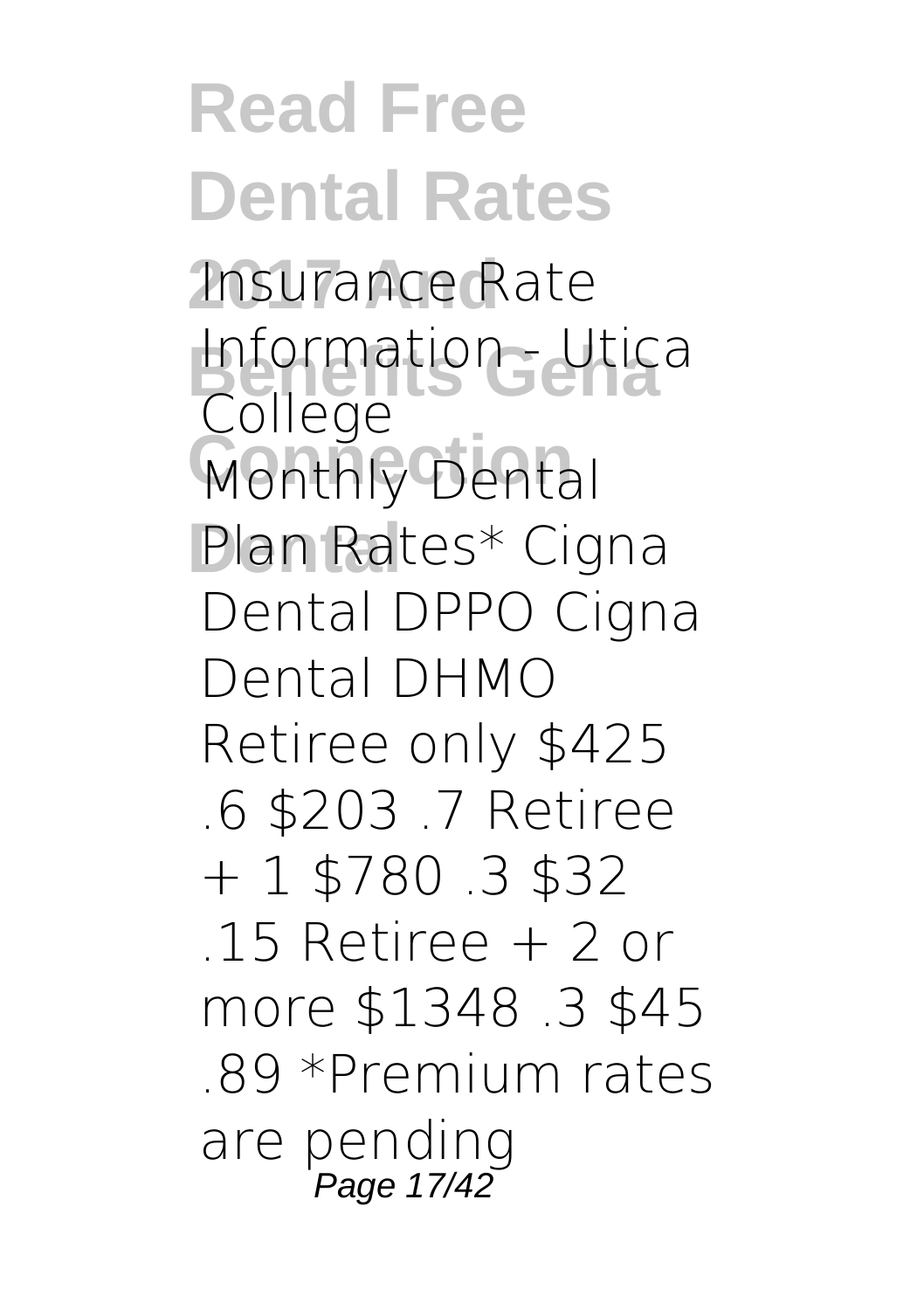**Read Free Dental Rates** approval by the Board of<sub>s</sub> Geha Contact EBSD for information if your Supervisors. specific plan is not listed in the rates table. Phone: 909-387-5787 or 1-888-743-1474

2017 Retiree Medical and Dental Premium Rates Page 18/42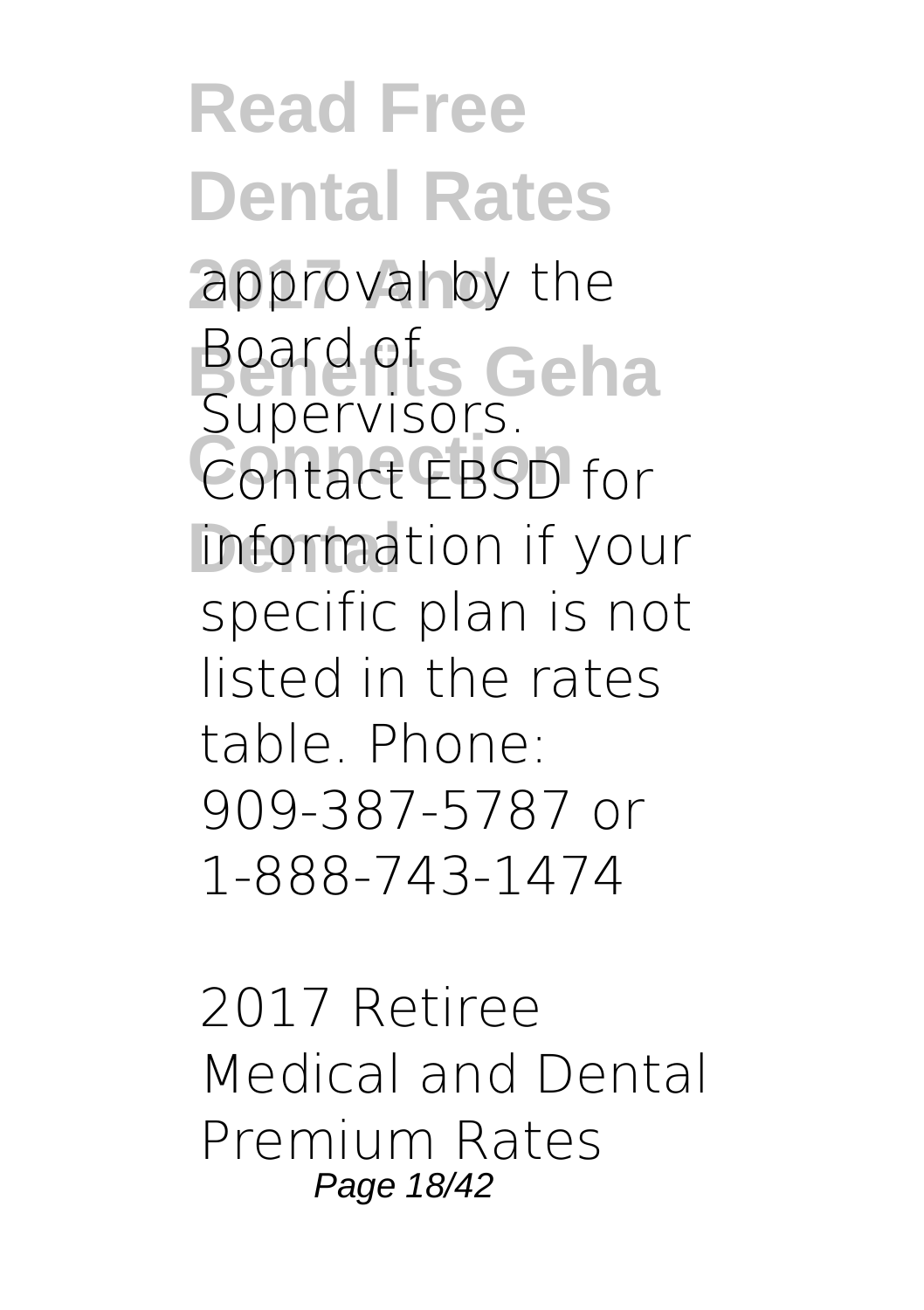**Read Free Dental Rates 2017 And** 2017 A Nationwide **Dental PPO Plan ...**<br>OPM possibiles **benefits and rates** with each carrier OPM negotiates annually. Rates are shown at the end of this brochure. Delta Dental maintains the network of providers available to enrollees in the Federal Employees Page 19/42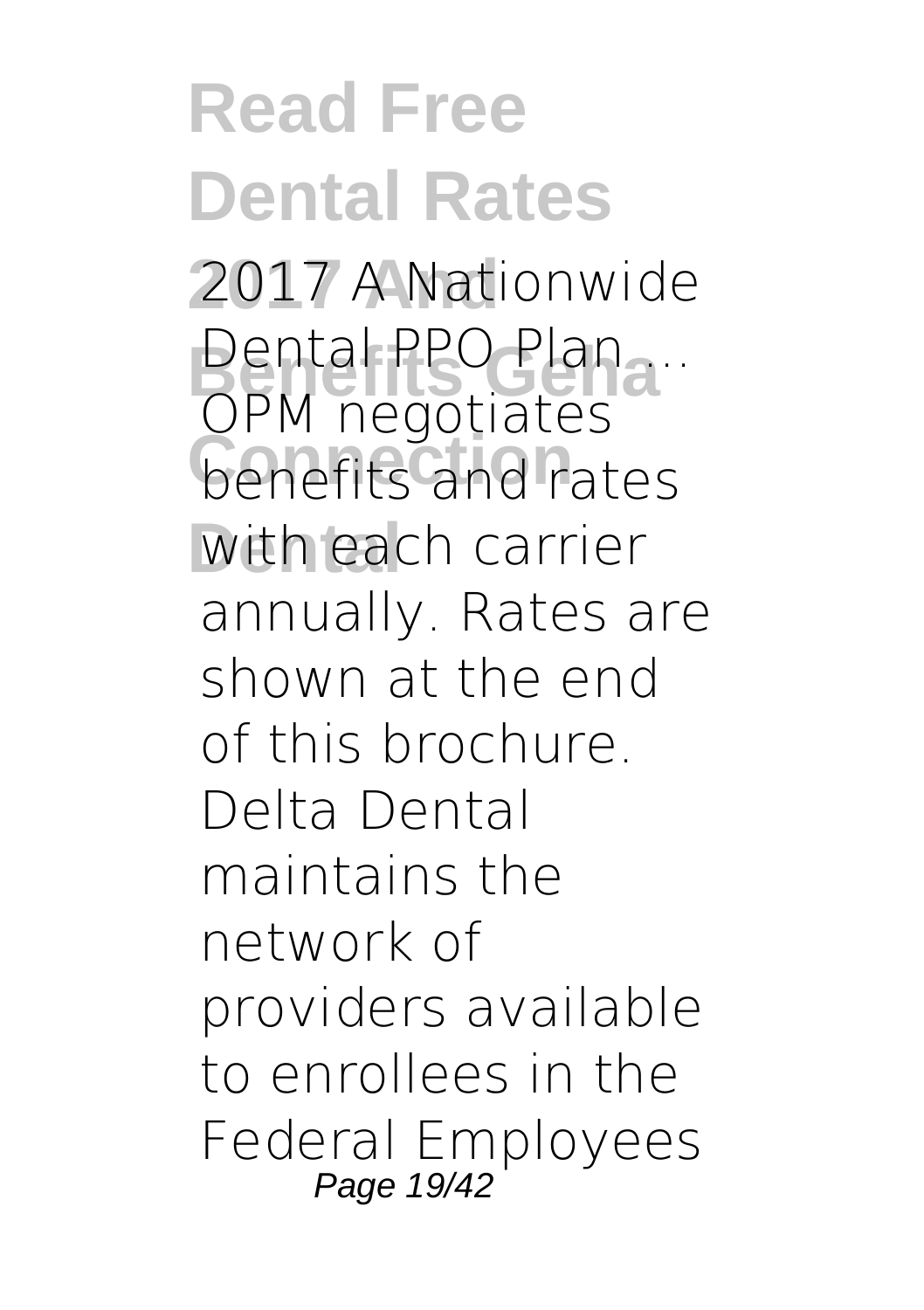**Read Free Dental Rates** Dental Program. **Benefits Geha** You may

**Connection** 2017 - OPM.gov If you normally pay for NHS dental treatment, the amount you spend will depend on what treatment you need. Some people do not have to pay for NHS dental treatment. Page 20/42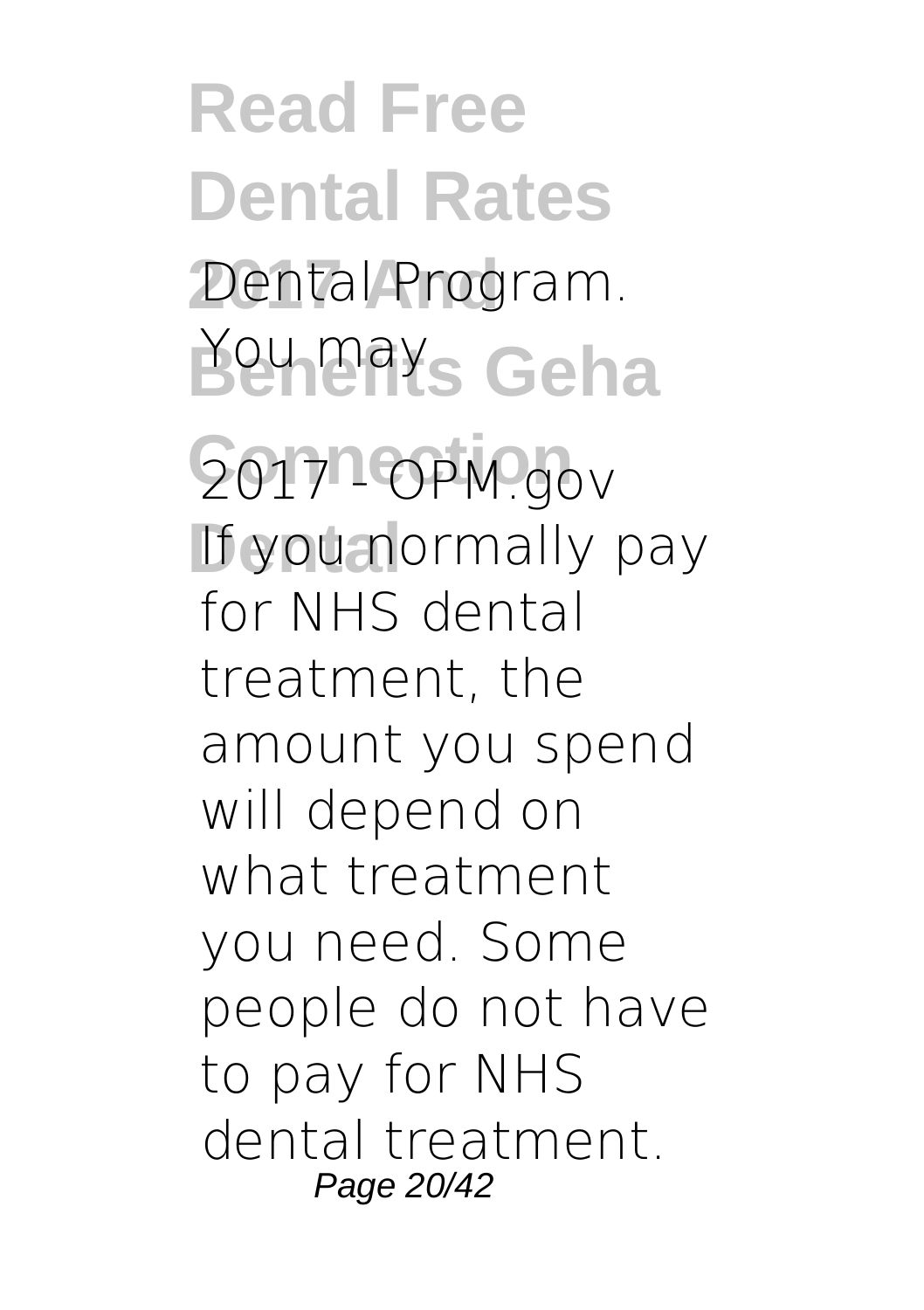**Read Free Dental Rates 2017 And** Find out who's entitled to free<br>NHC depta treatment in<sup>n</sup> **Dental** England. NHS NHS dental dental charges. There are 3 NHS charge bands: Band 1: £22.70. Covers an examination, diagnosis and advice.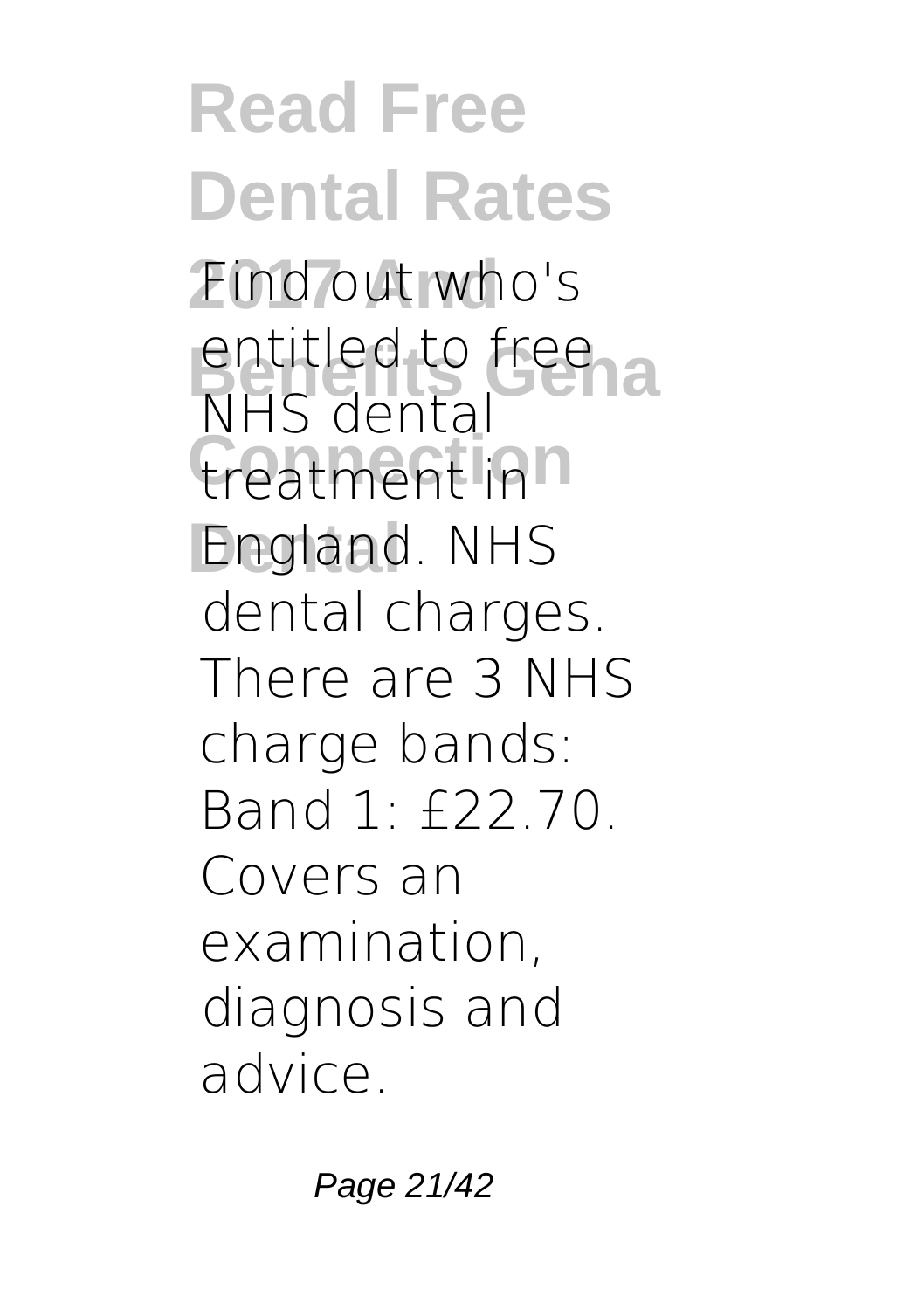**Read Free Dental Rates 2017 And** How much will I pay for NHS dental Rate Renewal Development treatment? - NHS Dental Expense Plan Rate Change Recommendation 1. Plan Year 2017 aggregate costs were calculated by summing projected costs for dental claims and Page 22/42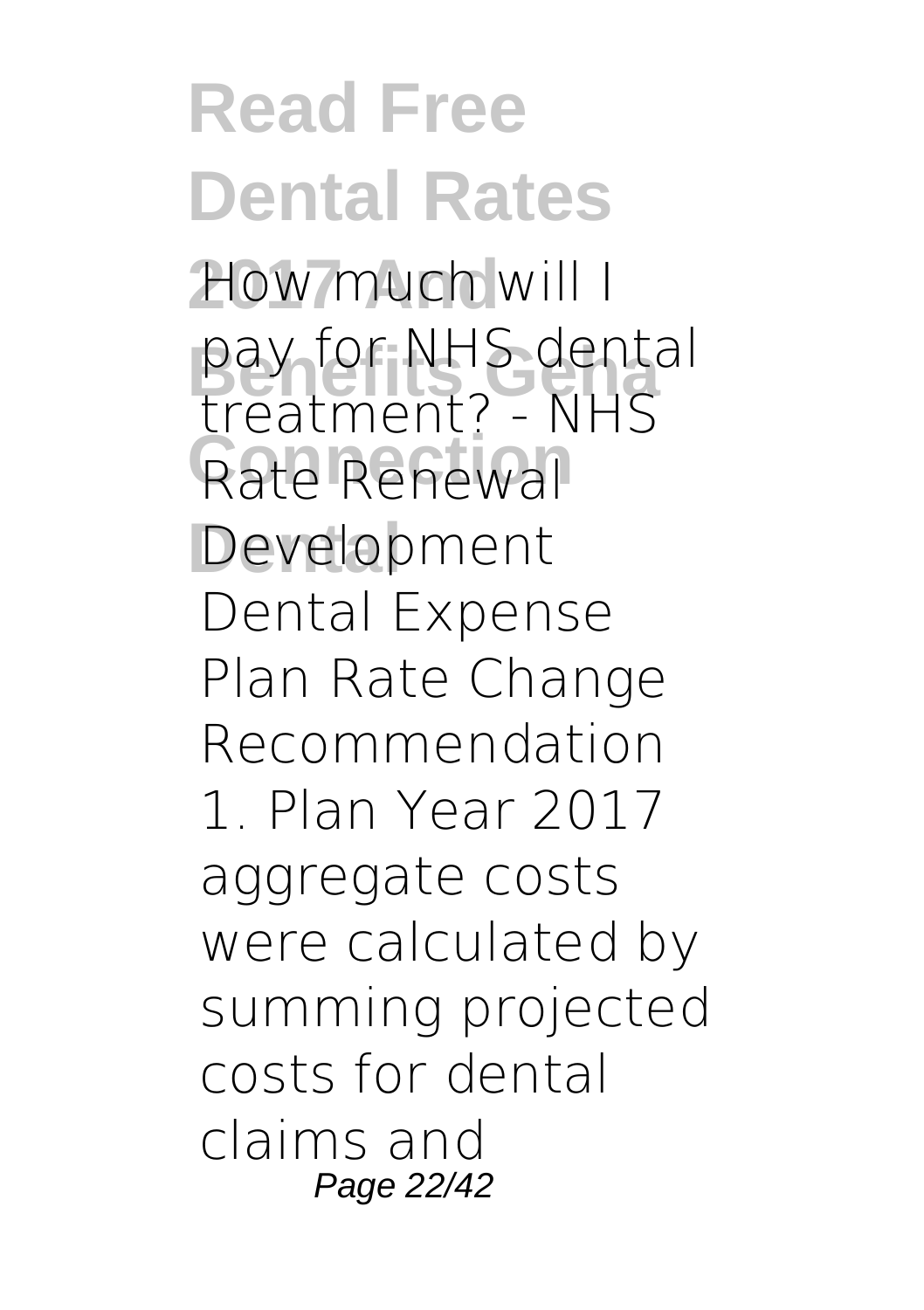**Read Free Dental Rates 2017 And** administrative charges, reduced income. 2. Plan **Dental** Year 2017Active by investment aggregate projected costs are 2.8% more than Plan Year 2016 Active

State of New Jersey State Health Benefits Program Page 23/42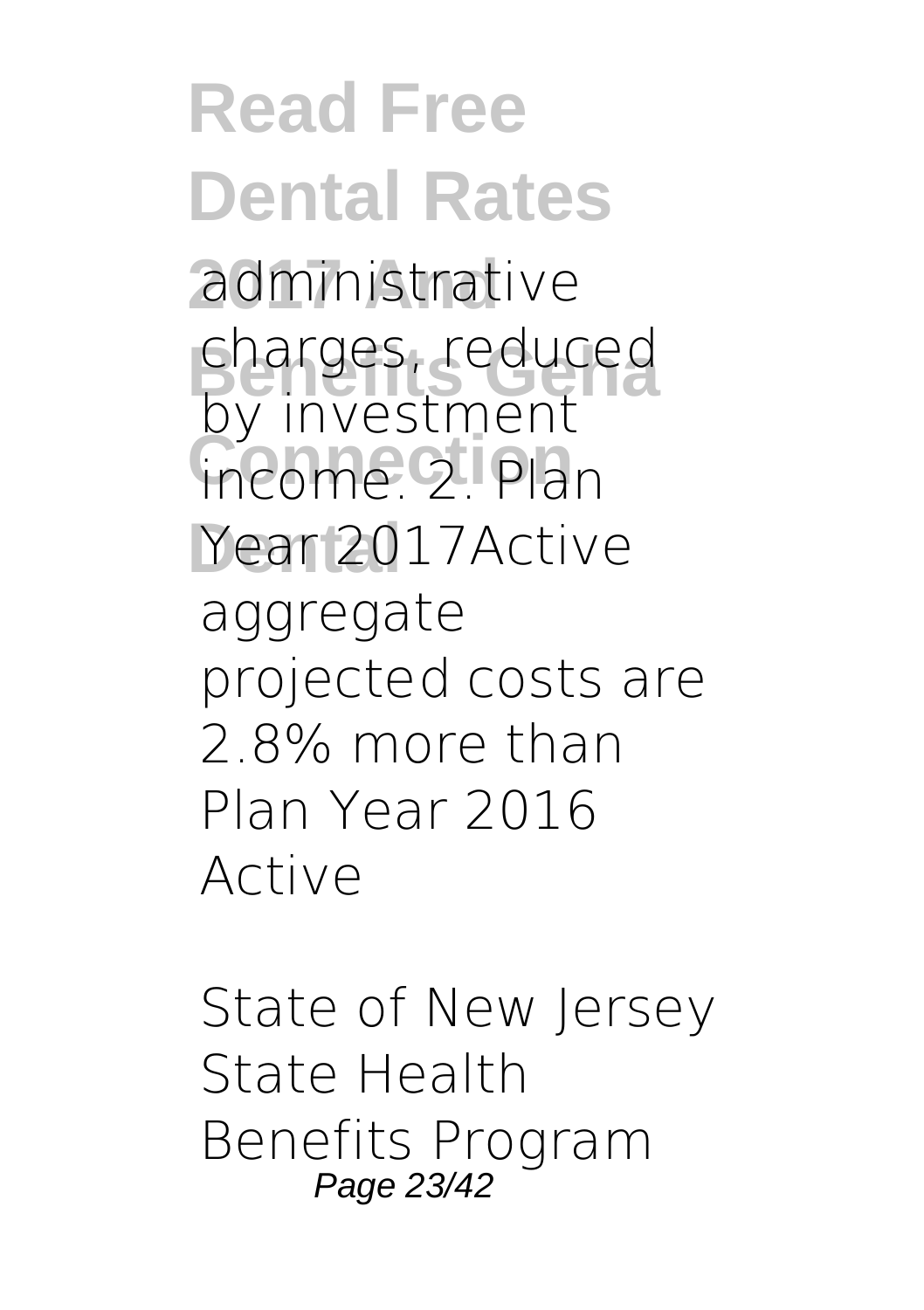**Read Free Dental Rates 2017 And** NHS dental charge **price rises for**<br>2020 NUS deptal **Connection** charges in England rose by 5% in April 2020. NHS dental 2019. Increases have been implemented each year in April for the past five years. The 2020 price rise this year has been put on hold until October. For now, Page 24/42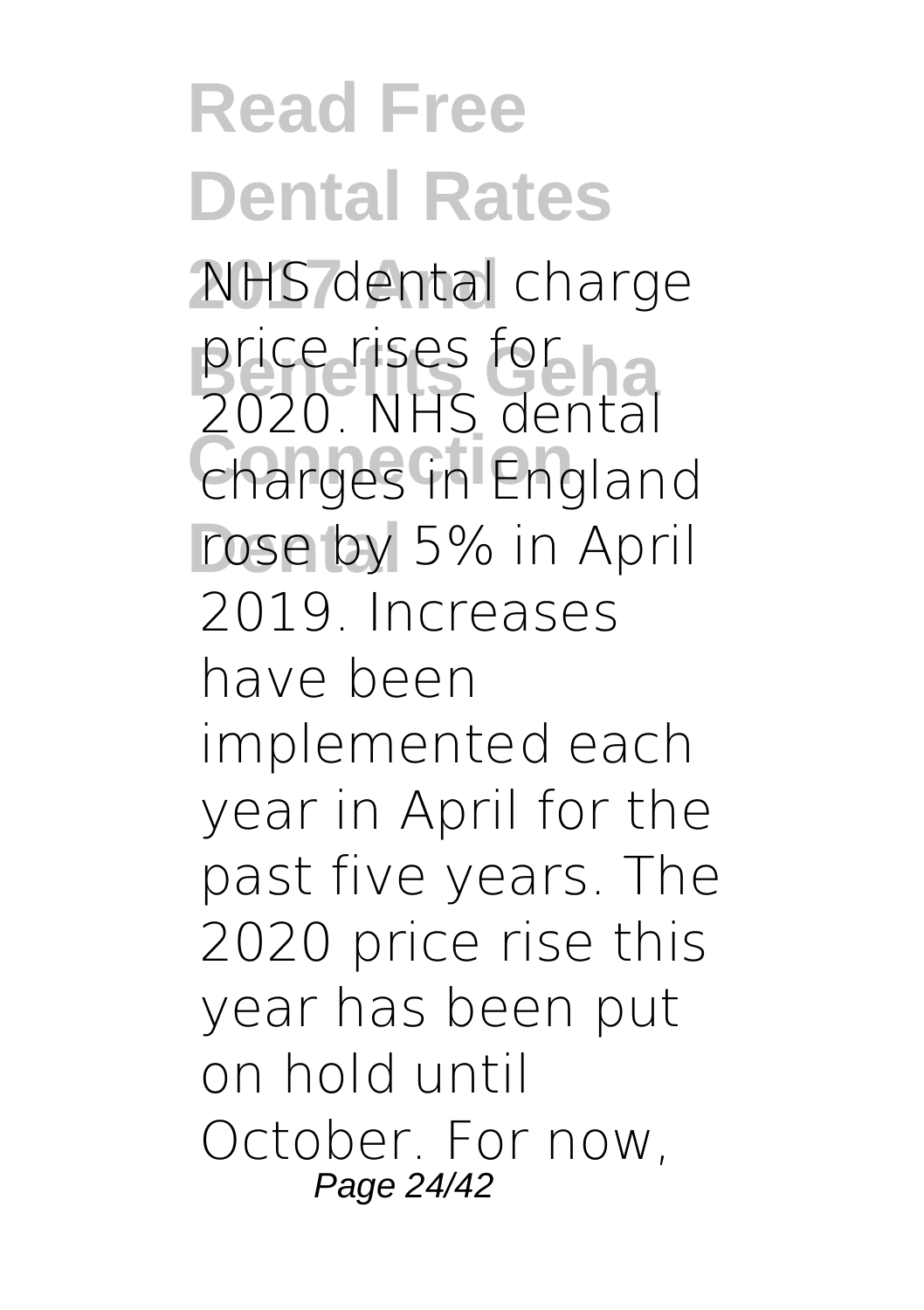## **Read Free Dental Rates**

**2017 And** NHS dental charges remain at 2019<br>Feter Band 1 treatment (check-**Dental** up) – £22.70 rates: Band 1

Private And NHS Dental Charges - Which? Date: September 2017. To: Compensation Managers, Heads of Human Page 25/42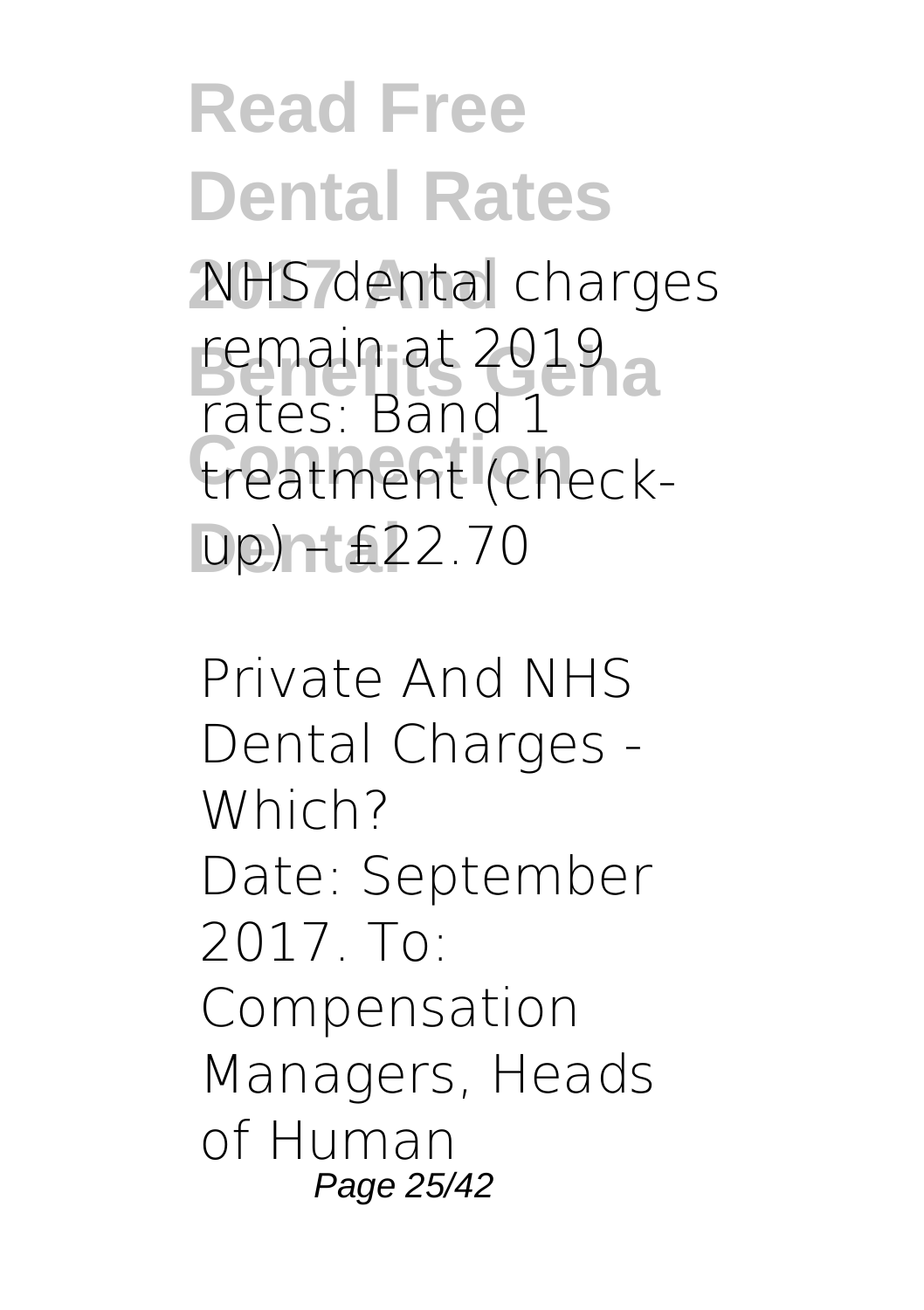**Read Free Dental Rates** Resources, Participating eha Employers and **Pension System** Separate Administrators. The purpose of this notice is to inform plan members, employers participating in the Pensioners' Dental Services Plan (PDSP) and retiring Page 26/42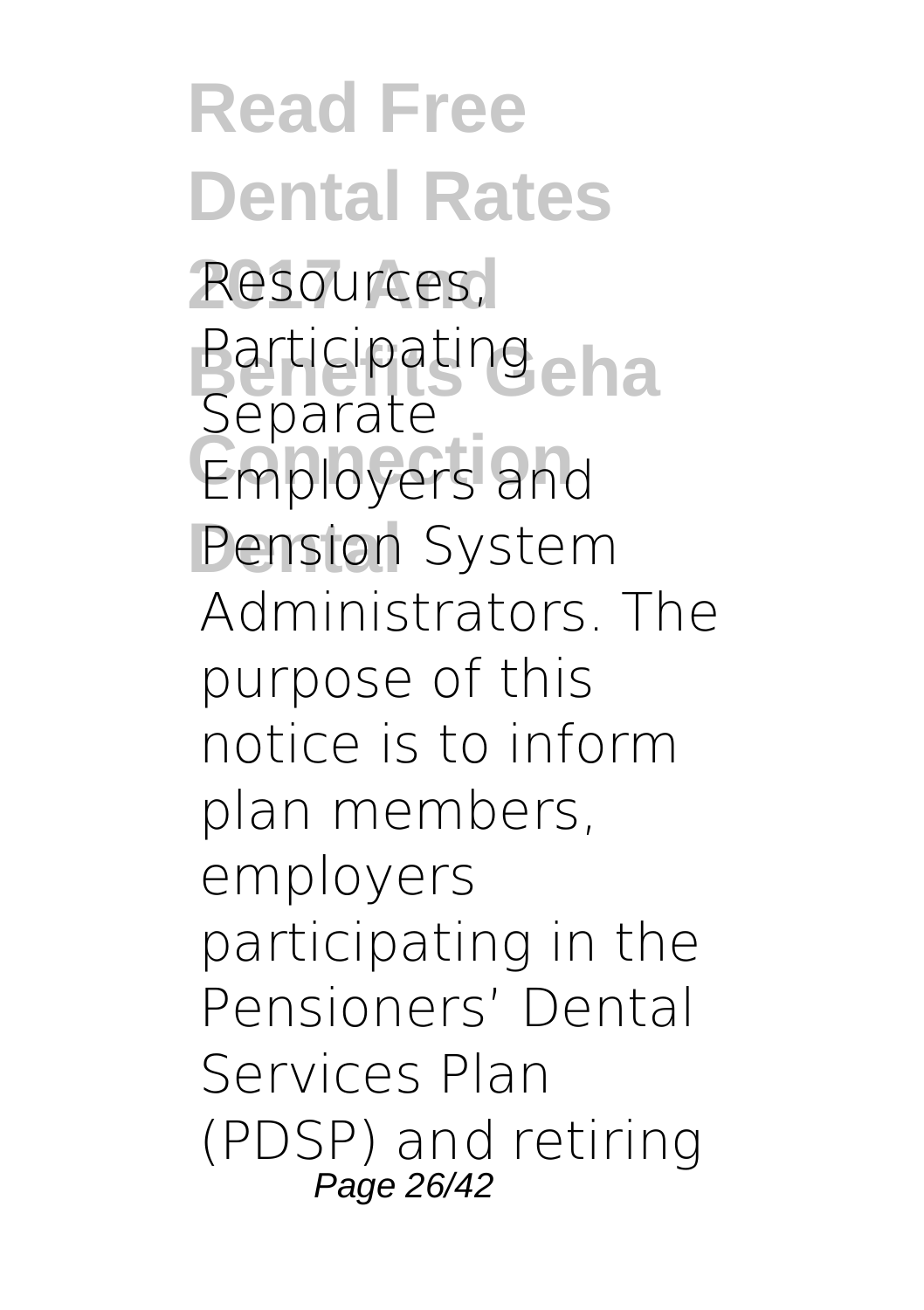## **Read Free Dental Rates**

personnel that new **BUSP CONTIDUTION**<br>
rates will come into effect October 1, **Dental** 2017. PDSP contribution

New Pensioners' Dental Services Plan contribution rates ...

The cost of group dental plans varies depending on the level of cover Page 27/42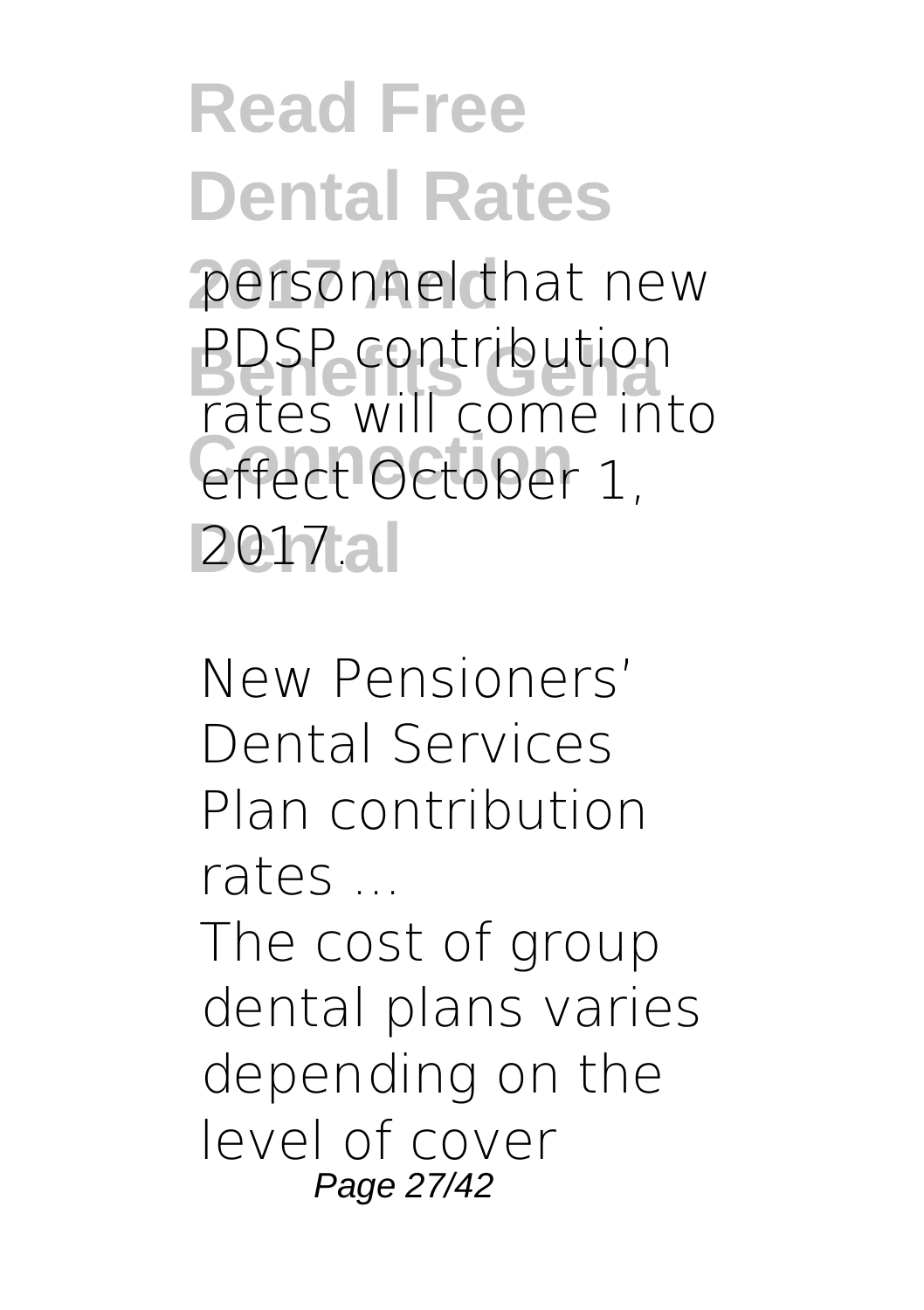**Read Free Dental Rates 2017 And** needed, as well as the way a plan is<br>funded Tunically plans that cover **NHS** treatment can funded. Typically, start from between £5 and £7 per person, per month, while plans with a higher range of cover, which includes private dental treatments, can cost between Page 28/42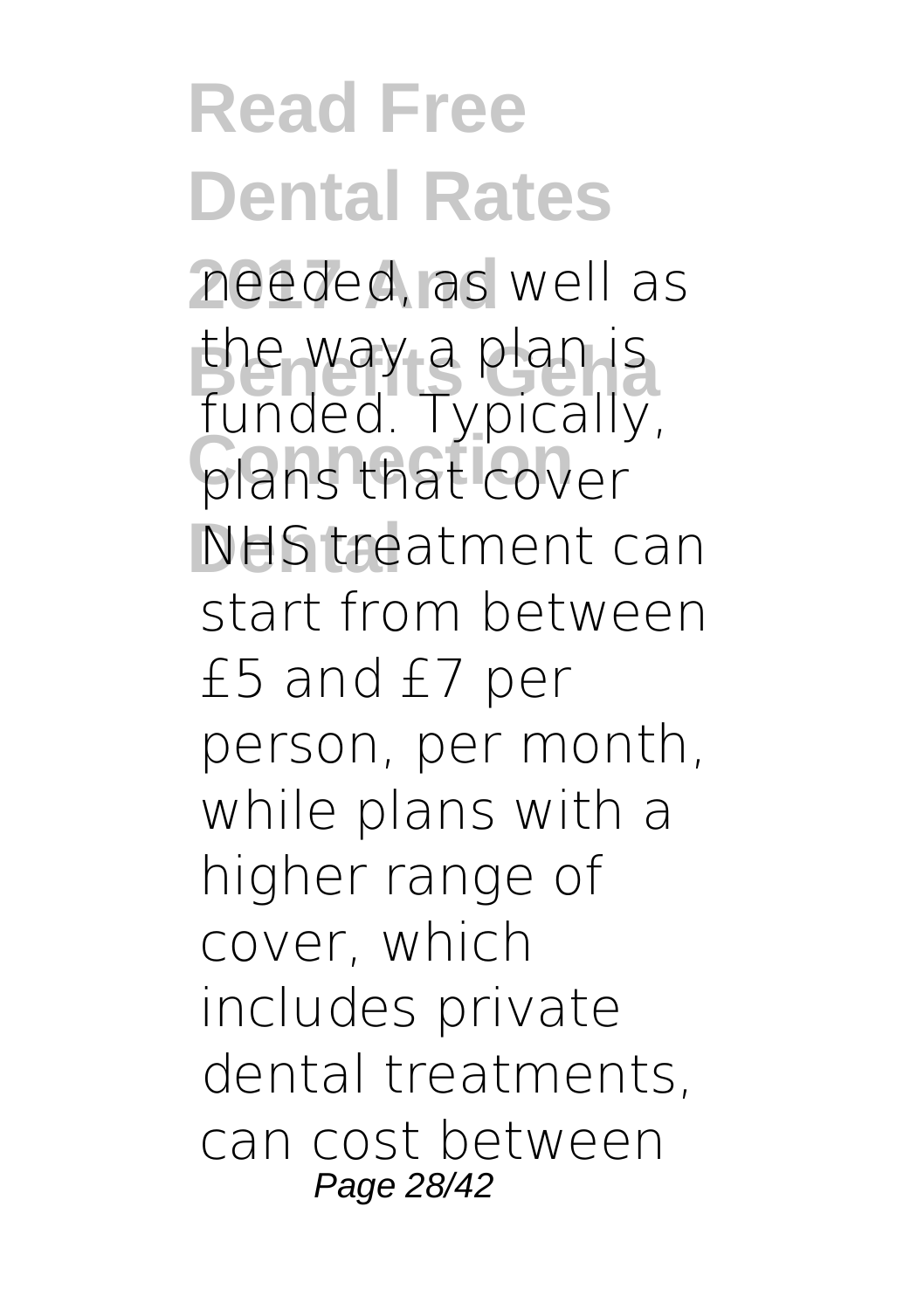**Read Free Dental Rates 2017 And** £25 and £40 per person, per month.<br>Family Gever Cap **Cost approximately £10 per month.** Family cover can

Buyer's guide to group dental plans - Employee Benefits Employee Only \$1 5 .20 \$ 7.60 \$3 5 .93 \$1 7 97 Employee & Page 29/42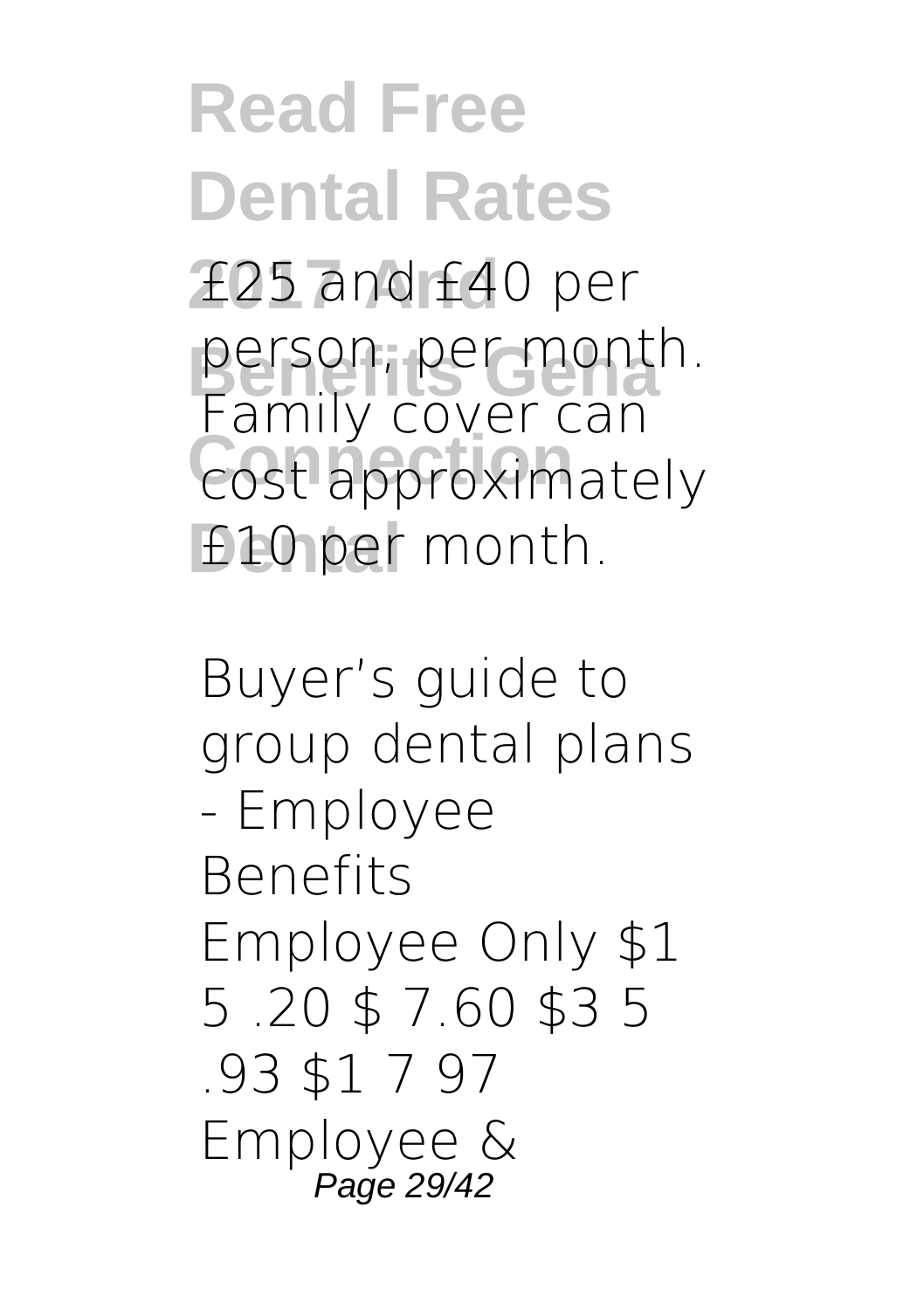**Read Free Dental Rates 2017 And** Child(ren) \$ 42 .16 **Benefits Geha** 65.94 \$ 32.97. To find a nearby provider or to \$ 2 1. 08 Family \$ check on your benefits you can logon to the MetLife web site at www.mybenefits.m etlife.com and choose the PDP Plus Network. Dental Page 30/42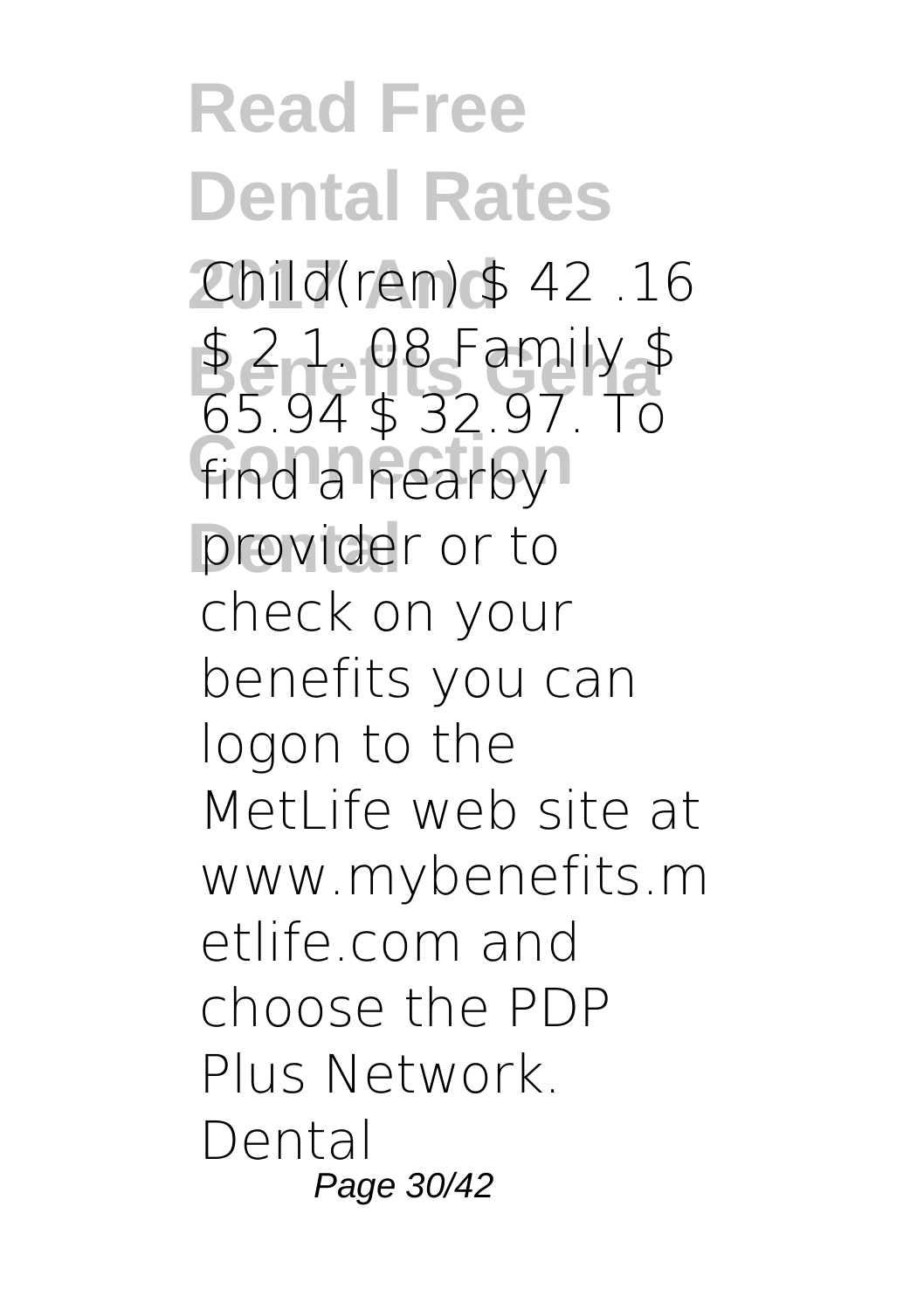**Read Free Dental Rates 2017 And** BenefitsDENTAL BENEFITS Geha **BENEFFTS GUIDE** 2017 - BSN SPORTS Dental & Vision

Benefits If you're eligible, you have 60 calendar days from your appointment date to request enrollment in dental and/or Page 31/42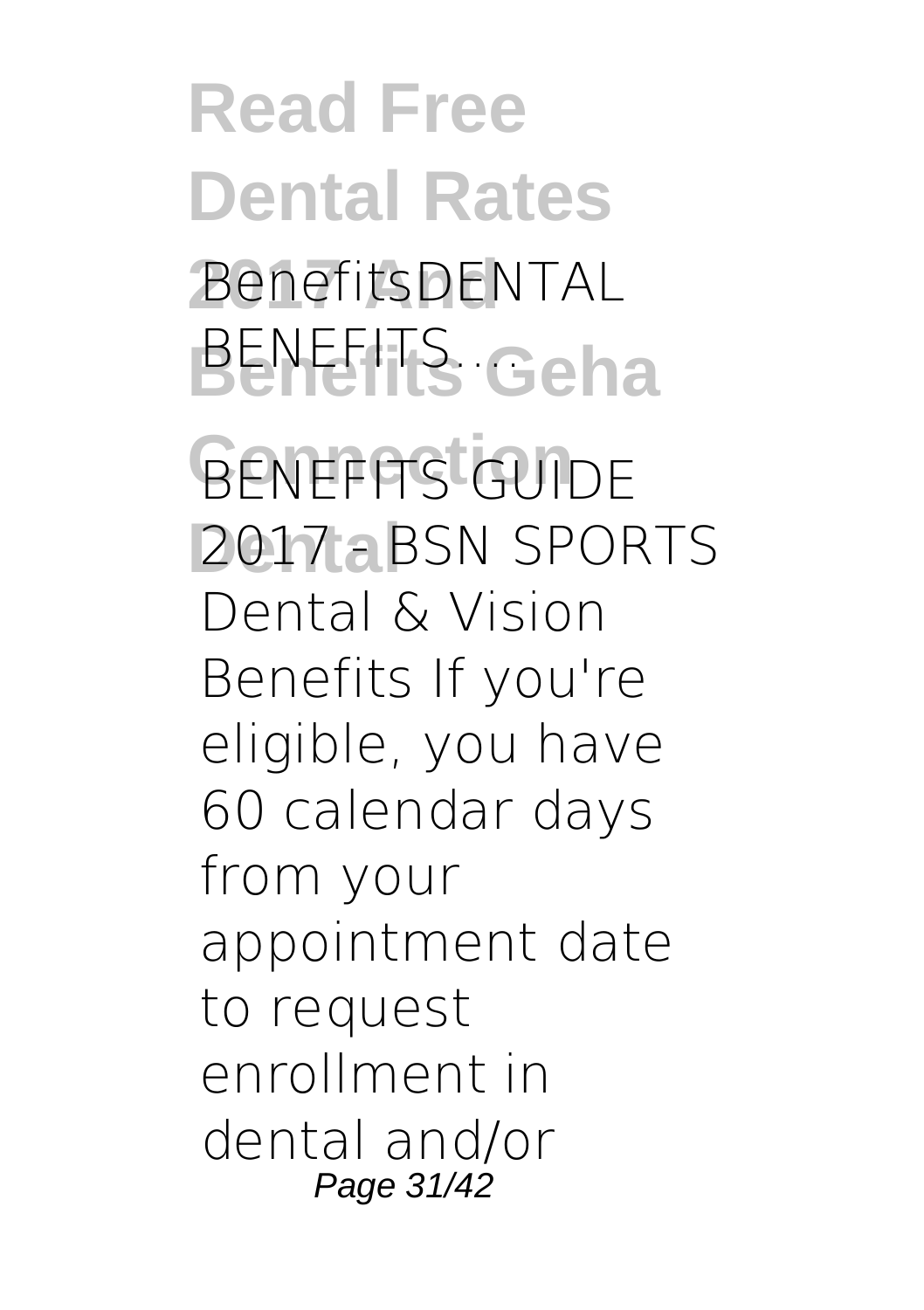**Read Free Dental Rates 2017 And** vision coverage. To learn about other enroll at a later date, including opportunities to when you experience a qualifying life event, visit Eligibility & Enrollment .

Dental & Vision Benefits - CalPERS Page 32/42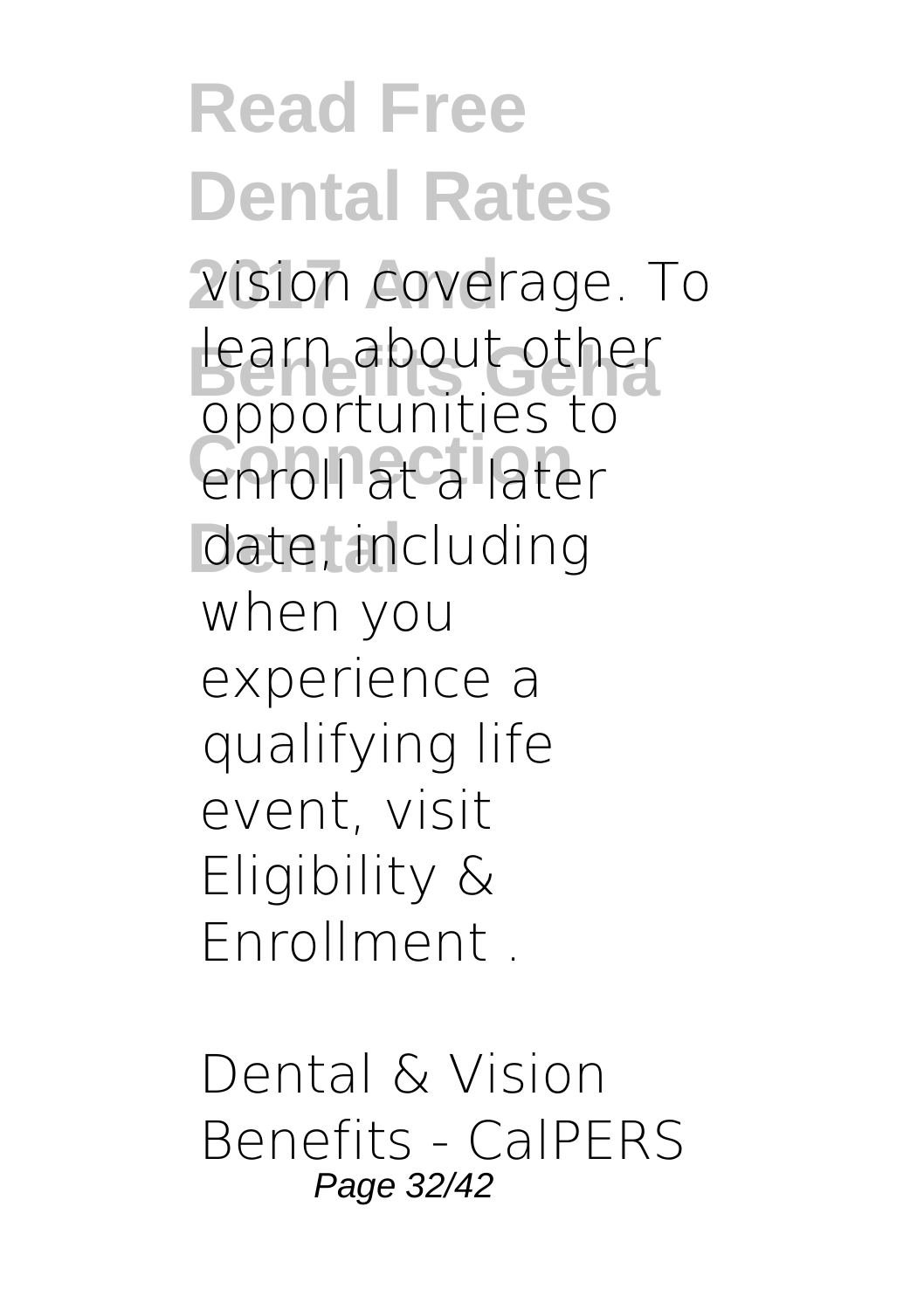**Read Free Dental Rates** See the 2017 Blue **Benefits Geha** Shield Service **Benefit Plan n** brochure for Cross and Blue information on supply and refill limits. Preferred Retail Pharmacy: Tier 1 (Generics):20% of our allowance. Tier 2 (Preferred brand name):30% of our Page 33/42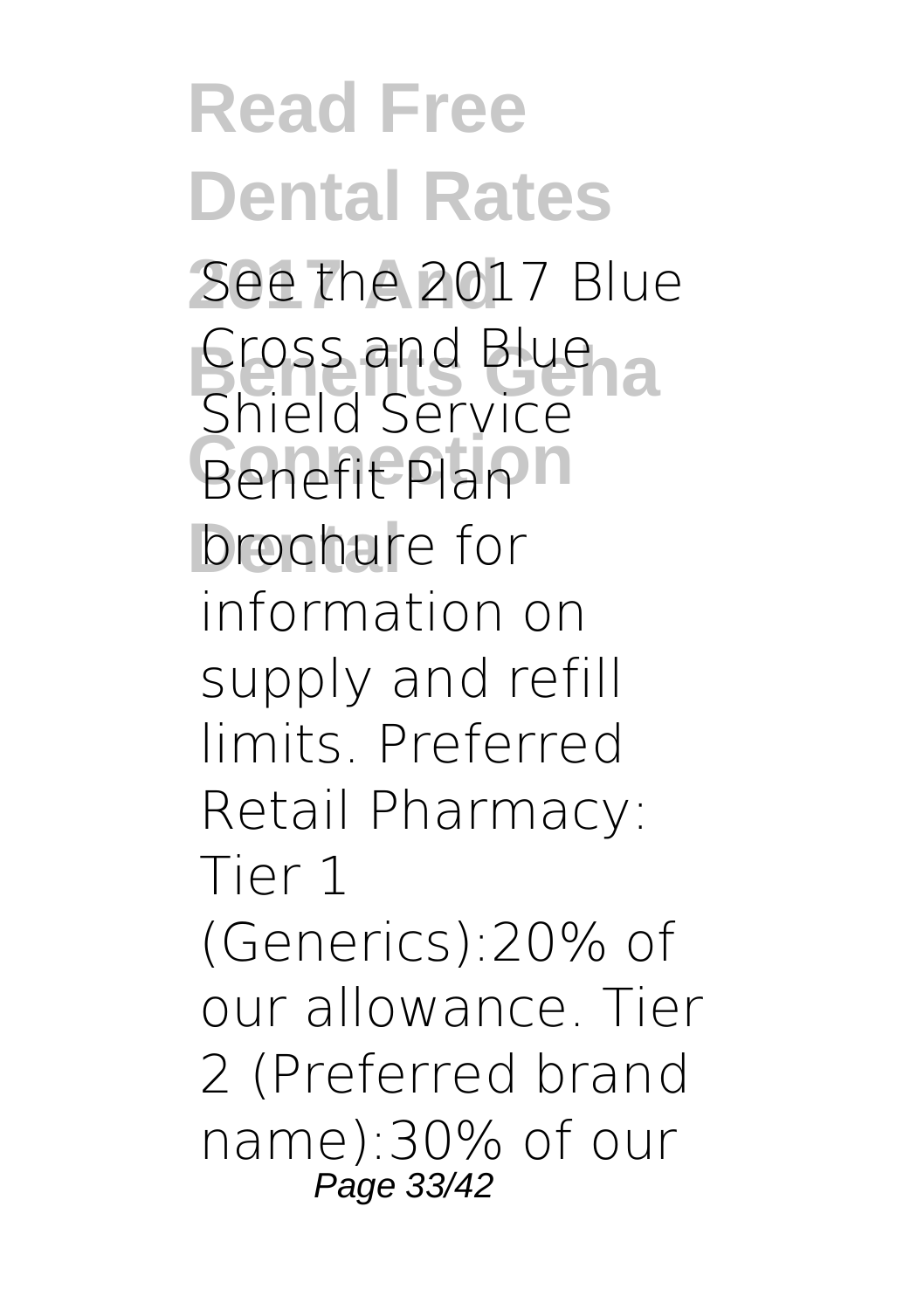**Read Free Dental Rates 2017 And** allowance. Tier 3 (Non-preferred<br>Brand) 4586 af ol allowance.**Ion Dental** brand): 45% of our 2017 STANDARD & BASIC OPTION - FEP Blue  $\Box$  Increasing the innetwork annual benefit maximum from \$10,000 to \$25,000. We have added the following Page 34/42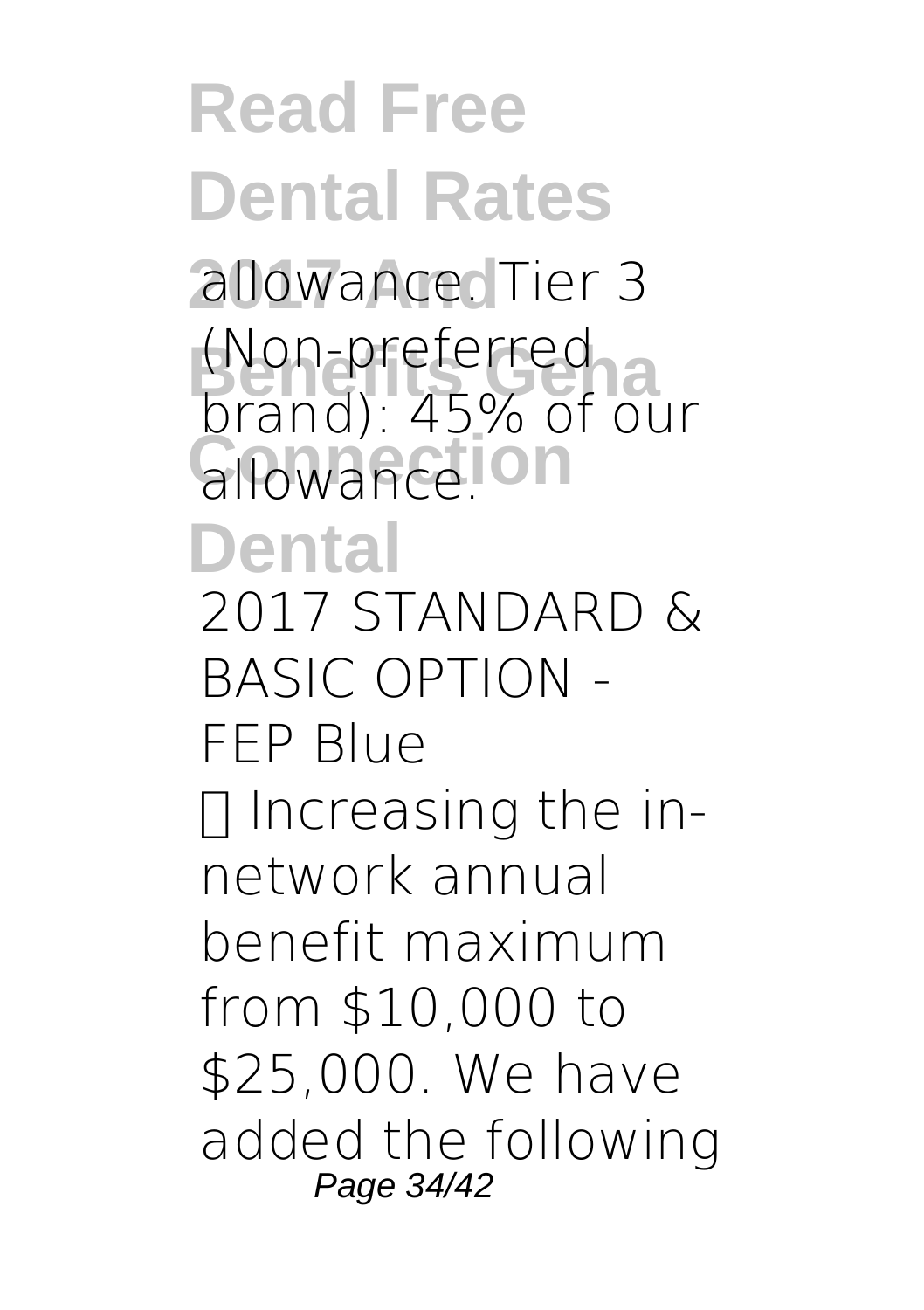**Read Free Dental Rates** Dental codes for 2017: Class A **Codes 1** D0251 Extraoral – services – adding Posterior Dental Radiographic Image  $\Pi$  D1354 Interim caries arresting medicament application Class C services – adding codes Page 35/42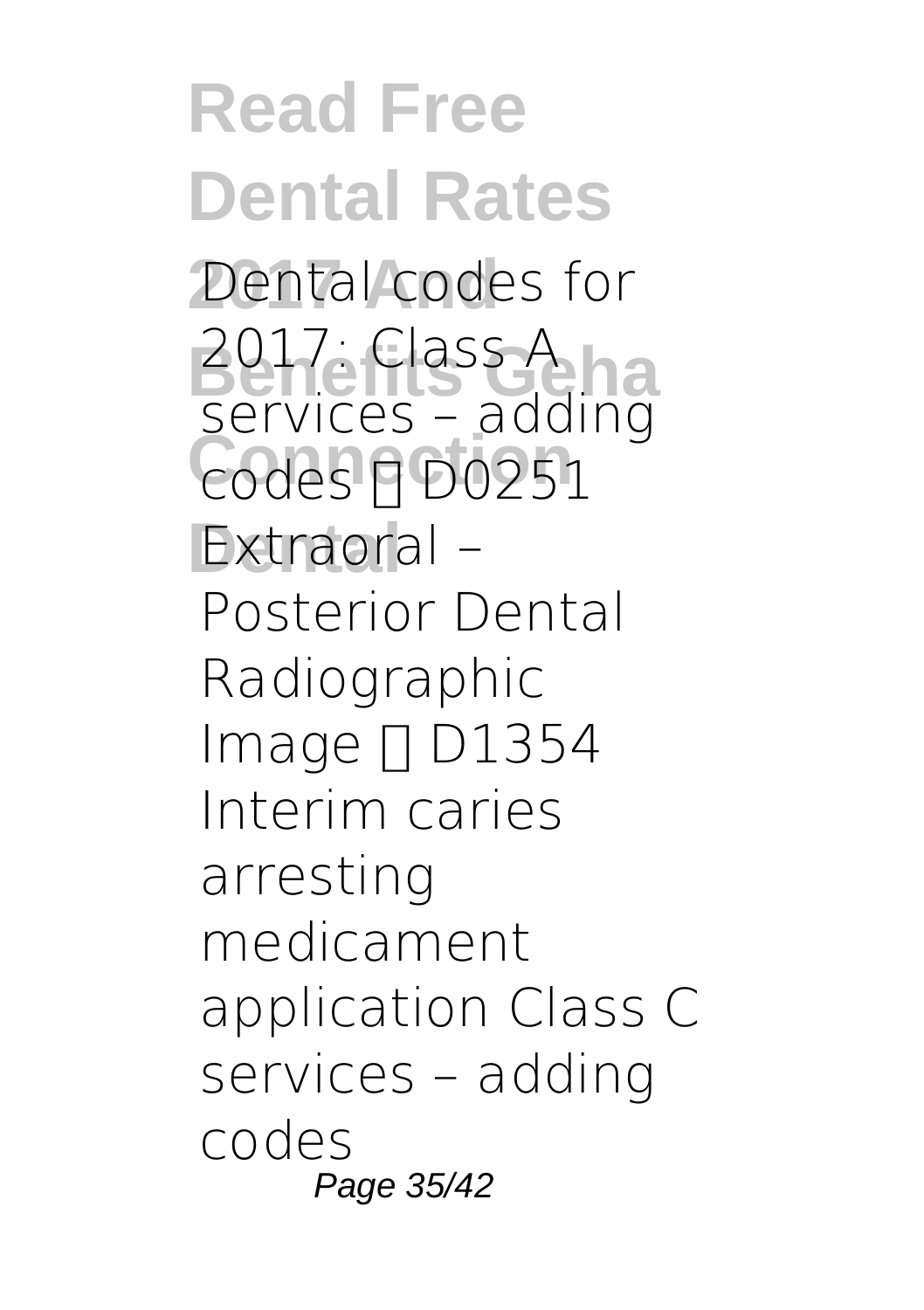**Read Free Dental Rates 2017 And Benefits Geha** 2017 - OPM.gov **Cout the main** changes in the This document sets areas of taxation, social welfare, health, housing, education, employment and other areas. It is an overview and not a complete statement of the Page 36/42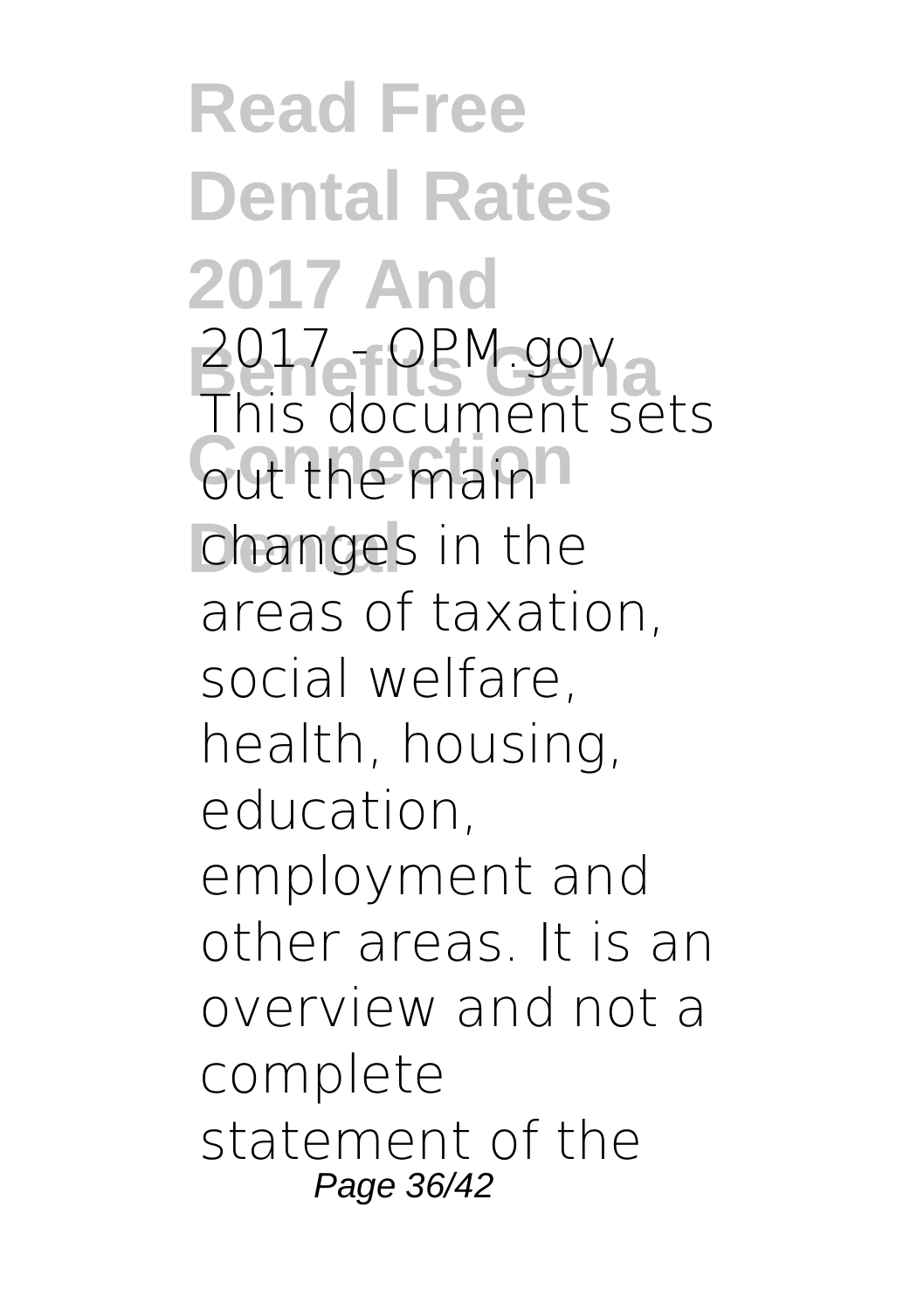**Read Free Dental Rates** measures<sub>o</sub> announced in ha **Connection** Budget 2017.

**Dental** Budget 2017 - Citizens Information 2016-2017 Benefit Summary for PPO Health Coverage; 2016-2017 Benefit Summary for \$2,000 Deductible Dual Choice Plan; Page 37/42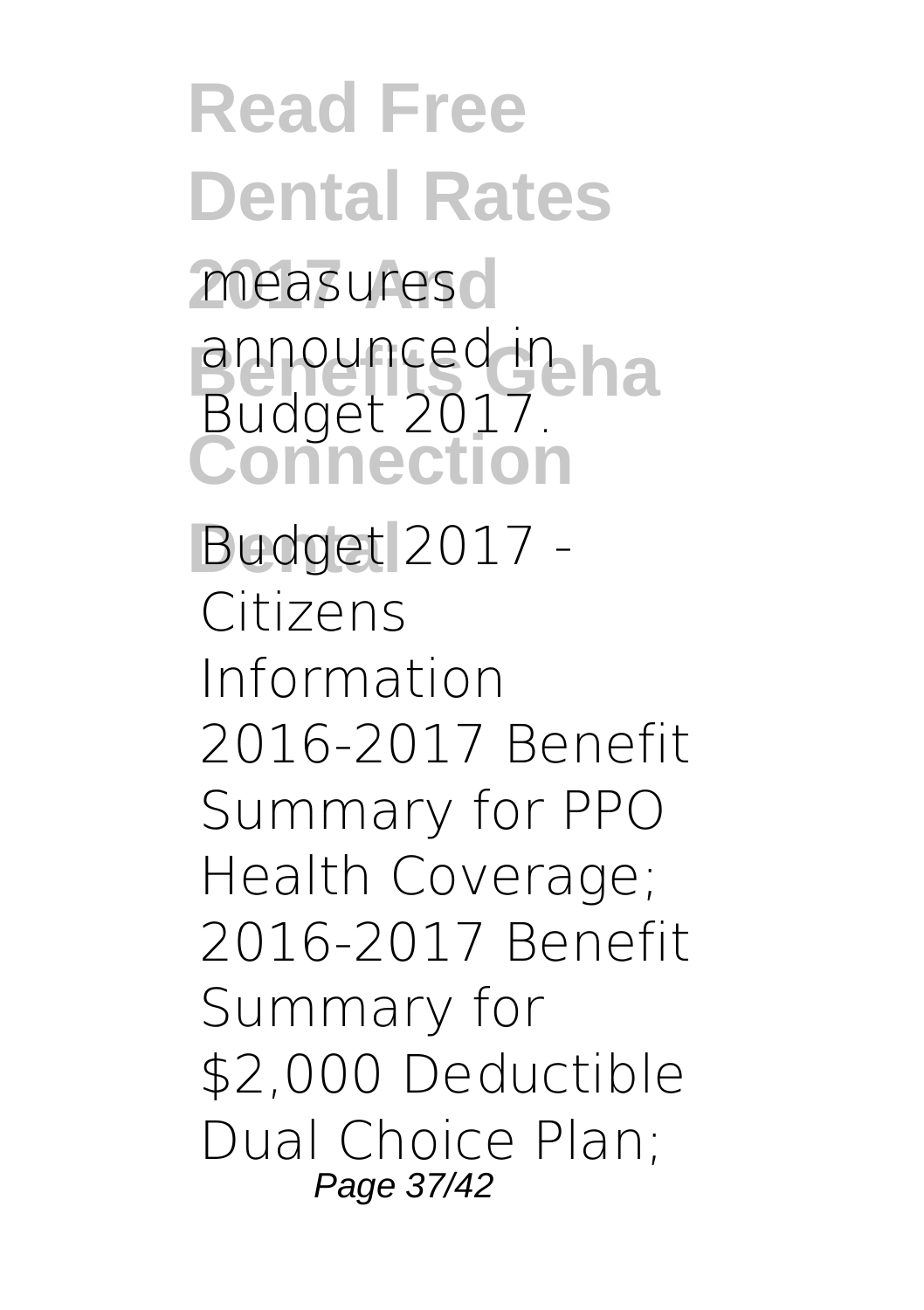**Read Free Dental Rates** 2016-2017 Benefit **Summary for HSA-**<br>Fliable **CO Deductible Dual** Choice Plan; Eligible \$3,500 2016-2017 Benefit Summary for HSA-Eligible \$4,000 Deductible Plan; New 2016/2017 EHA Summary of Benefits and Coverage. An Overview of Dental Page 38/42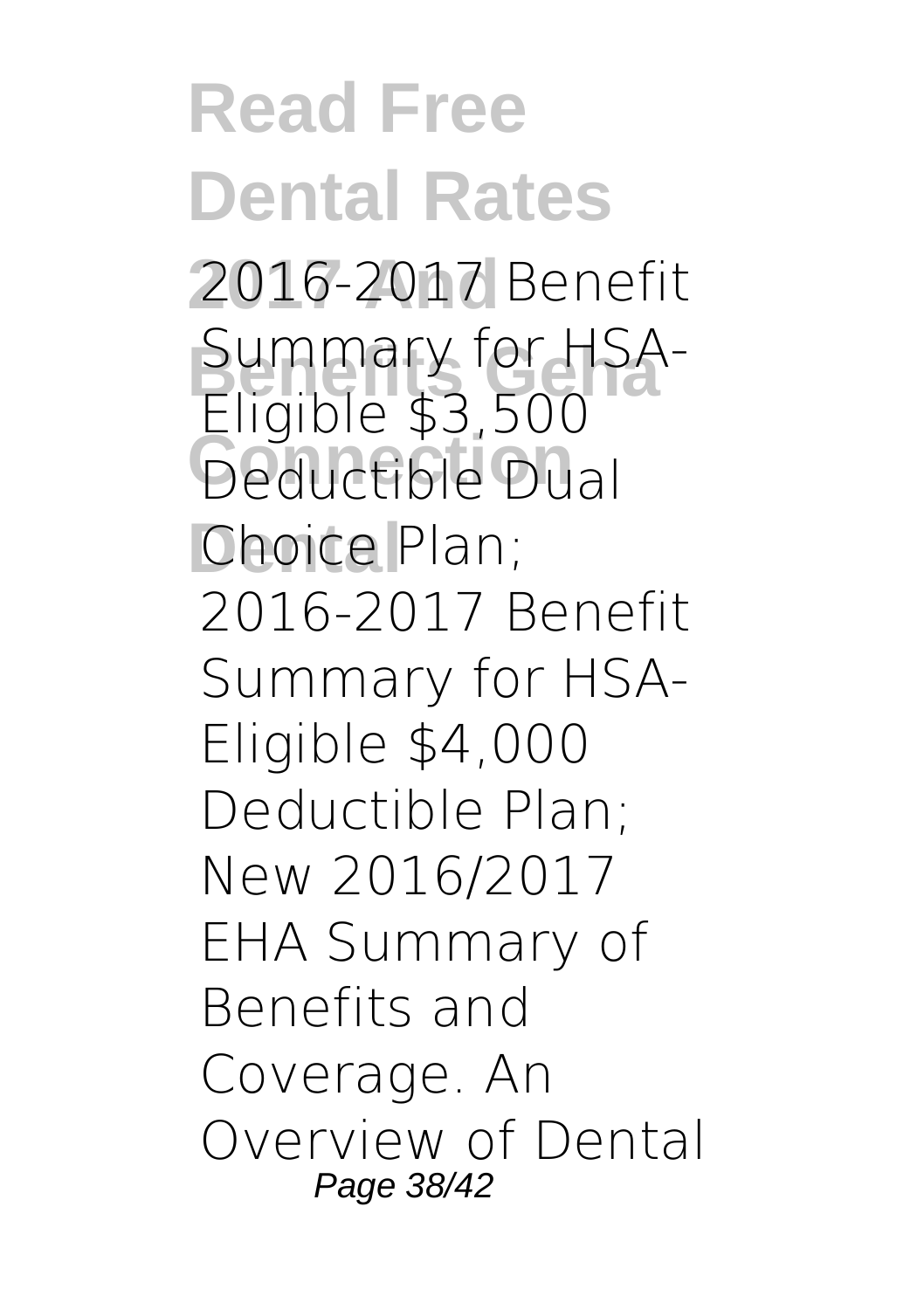**Read Free Dental Rates** *Benefitsno* **Benefits Geha** Coverage & Rates | **Connection** Educators Health Alliance In accordance with the chosen methodology, the 2017 Relevé 1 figures representing the taxable benefit amounts associated with Page 39/42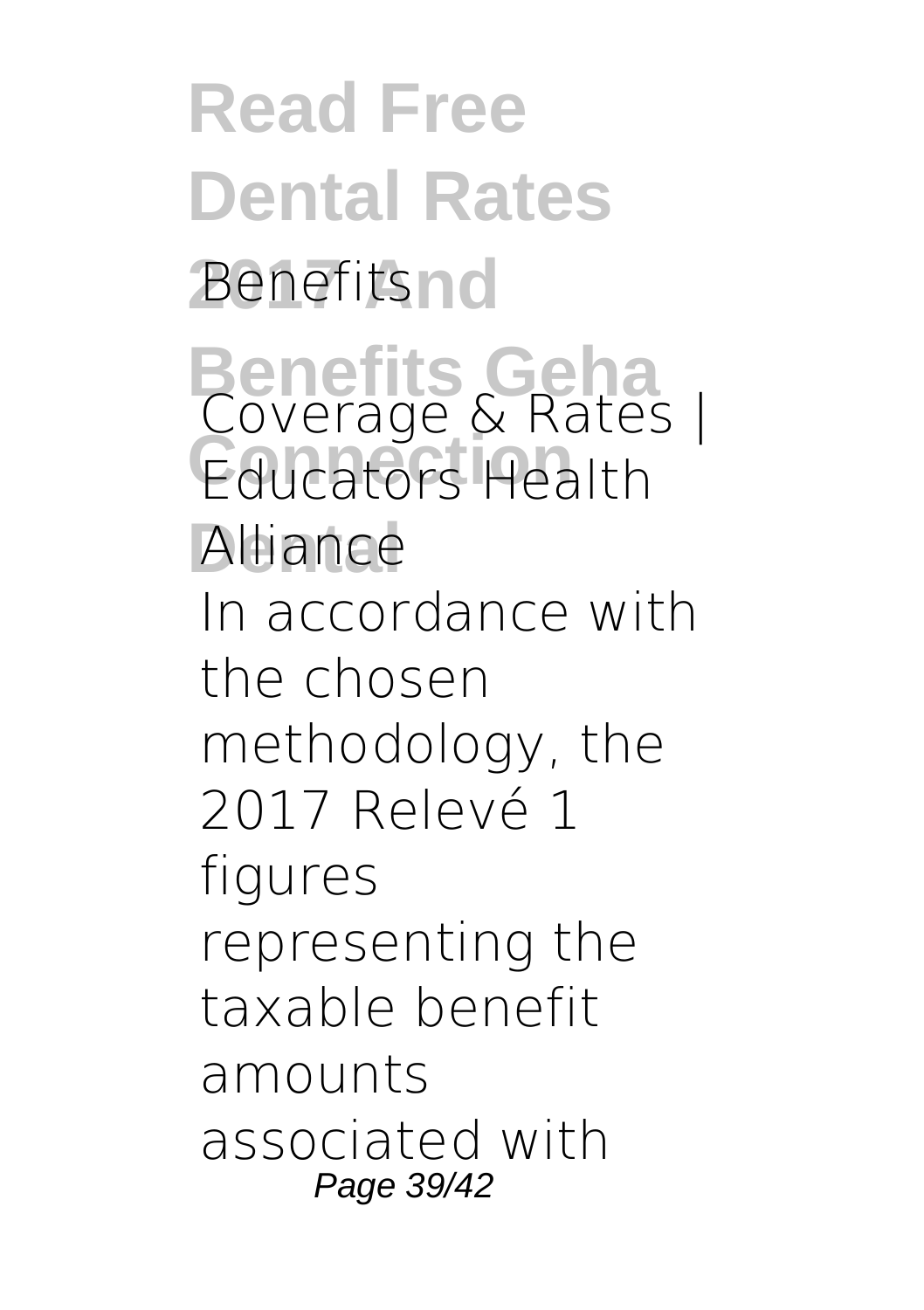**Read Free Dental Rates** participation in the **BEDCP** and PDSP **Connection** Groups 55555, **Dental** 55666, 55777 and are: PSDCP (for 55888): \$896.35 per annum or \$74.70 monthly. PSDCP (for Group 55999): \$137.87 per annum or \$11.49 monthly.

Quebec taxable Page 40/42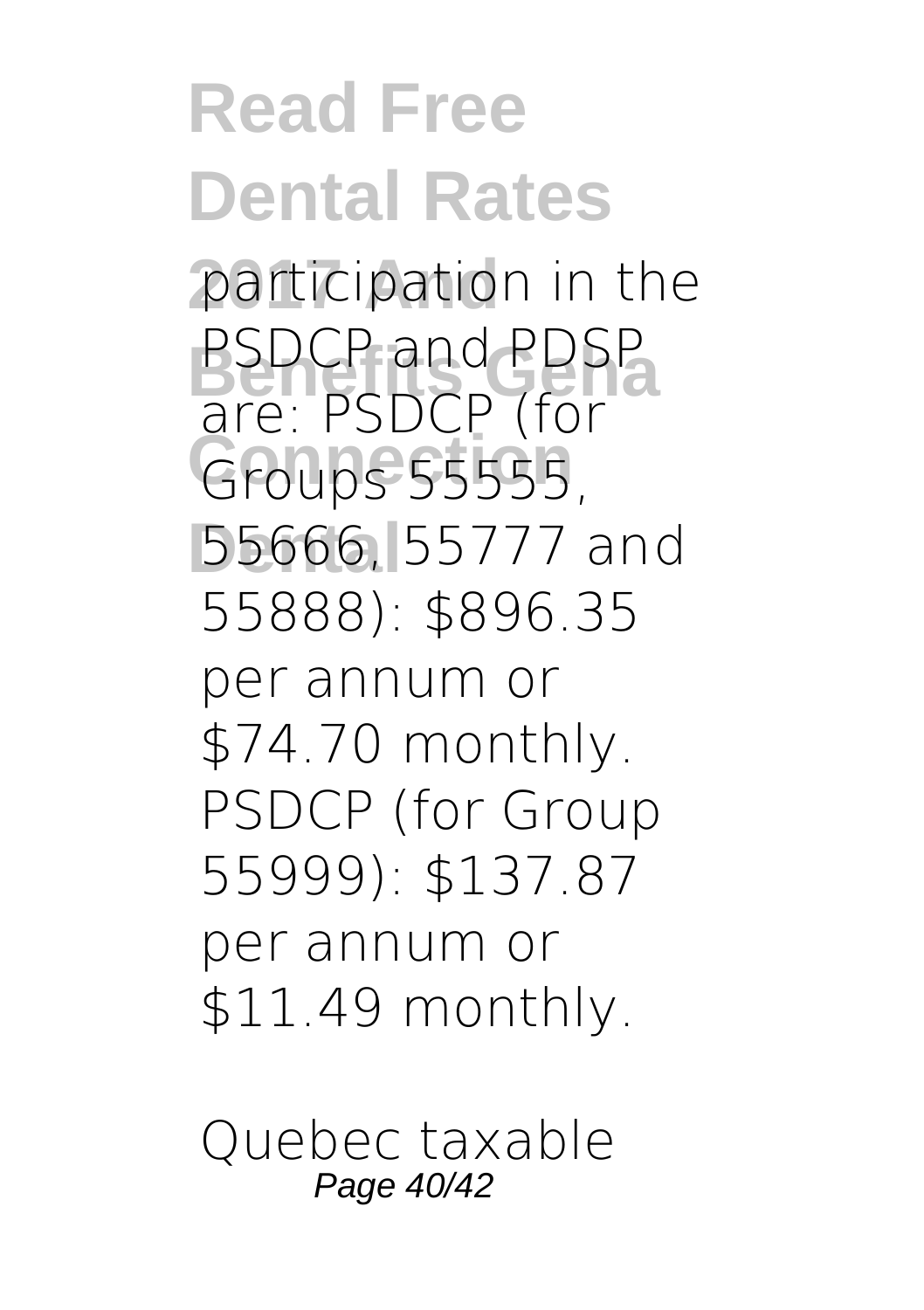**Read Free Dental Rates** benefits: 2017 and 2018 rates Geha List of rents used for LHA rates April Canada.ca 2017 to March 2018. View online Download CSV 15.8MB This file may not be suitable for users of assistive technology. ... Housing benefit Page 41/42